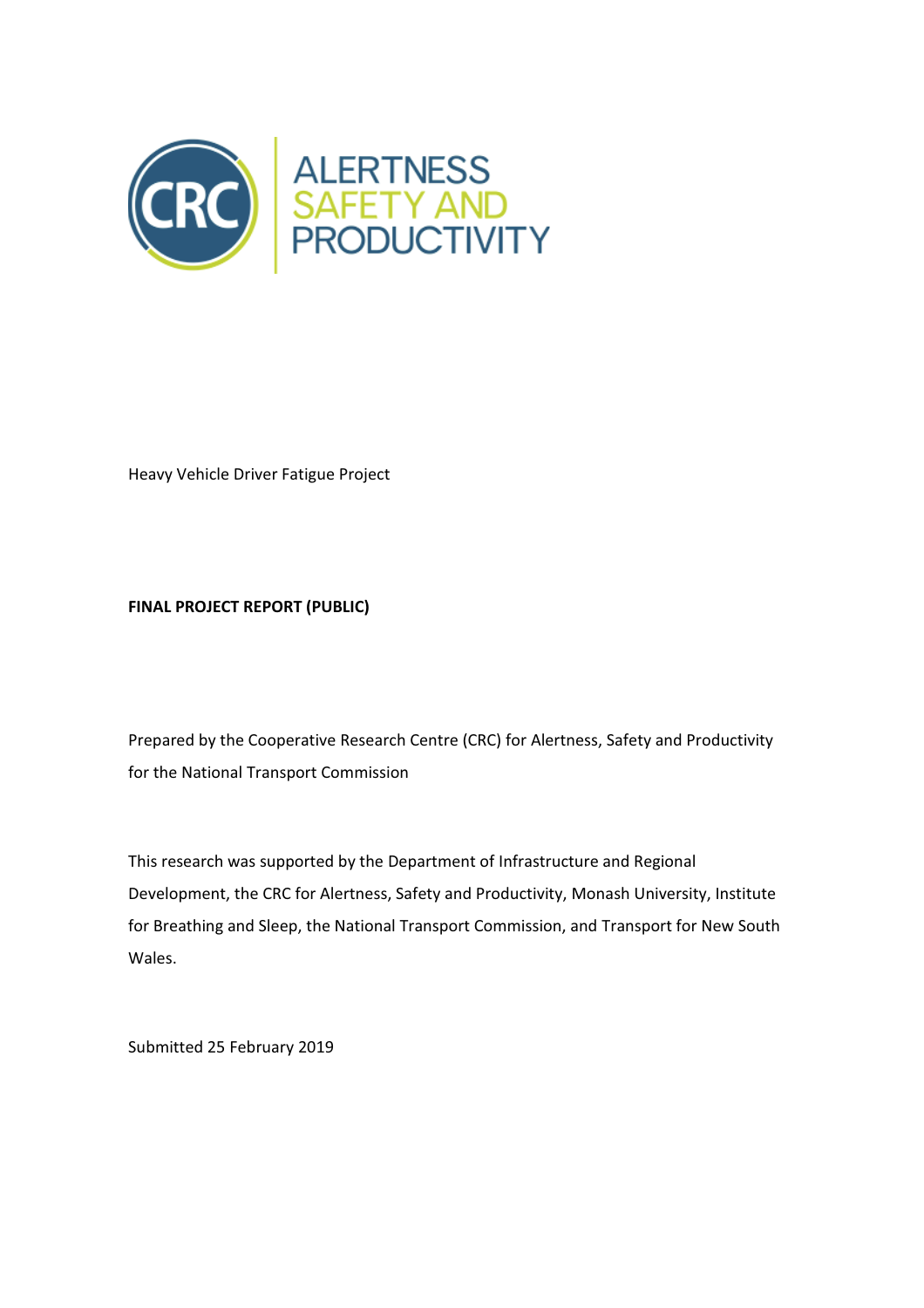# **CONTENTS**

| The impact of minor rest breaks within shifts on sleepiness, alertness and driving performance17 |
|--------------------------------------------------------------------------------------------------|
|                                                                                                  |
|                                                                                                  |
|                                                                                                  |
|                                                                                                  |
|                                                                                                  |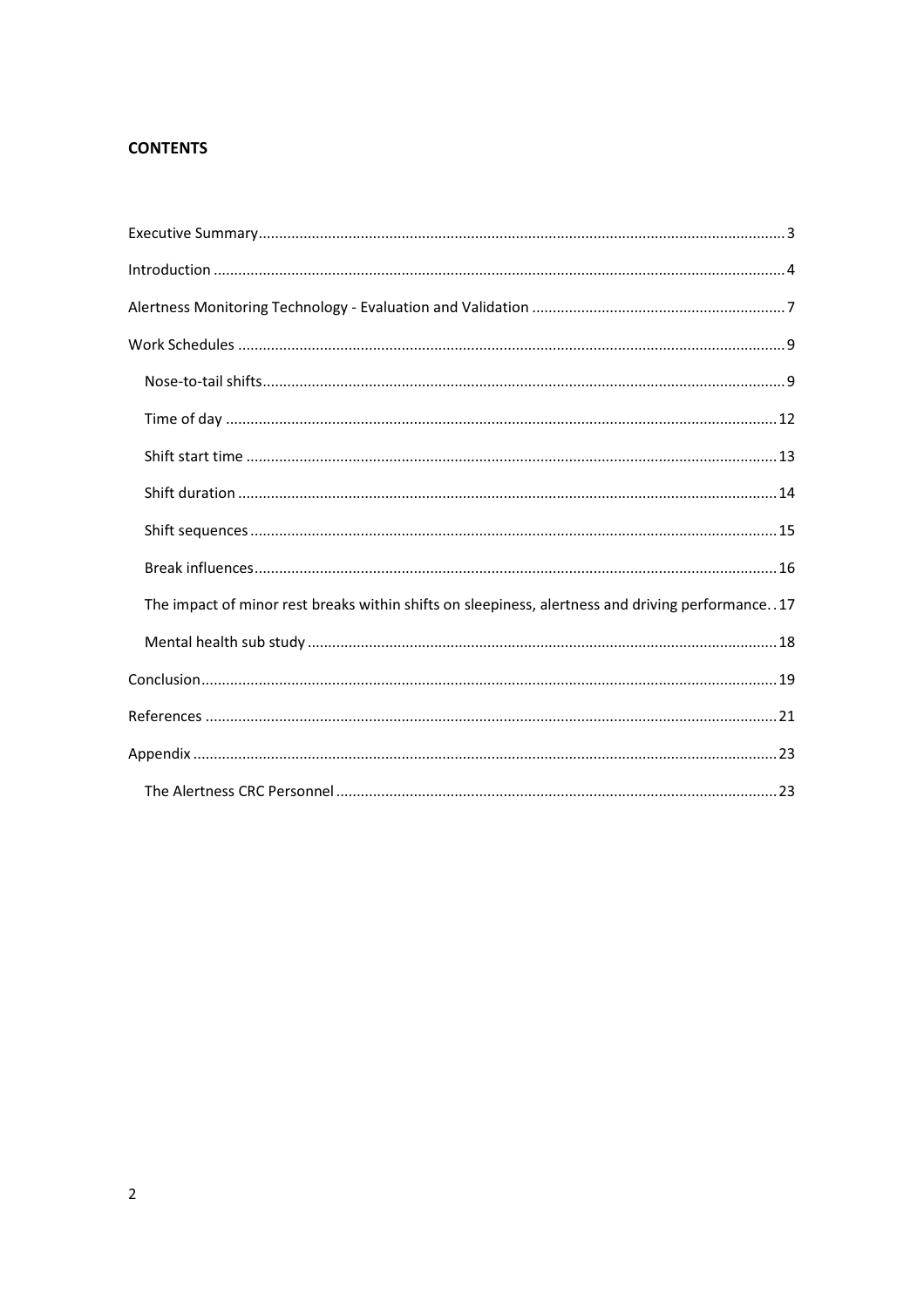#### **Executive Summary**

The heavy vehicle driver fatigue project is the first international large scale project to validate alertness monitoring technology and use it to evaluate the impact of work-rest scheduling features on alertness and drowsiness in order to inform fatigue policy. Four different data sets were used including: two detailed instrumented vehicle studies conducted within the project involving more than 300 driver shifts; and collection and evaluation of retrospective alertness monitoring data from more than 150,000 shifts between 2015 and 2018 in conjunction with industry partners. This enabled evaluation of the impact of timing and duration of shifts, number and pattern of consecutive shifts, and duration and timing of rest breaks on alertness and drowsiness events, with consistent findings from the different project elements. The main findings were:

- · Shifts longer than 12 hours were associated with at least a twofold increase in drowsiness events. This increase in risk occurred after 6-8 hours when on night shifts (starting in the afternoon to evening) and after 15 hours for day shifts starting before 9am
- The impact of shift duration was altered by the number of consecutive shifts. After 5 consecutive shifts the rate of drowsiness events doubled at 13 hours into the shift and tripled by 15 hours into the shift, but this was delayed for shorter shift sequences
- There was a modest increase in drowsiness events in the first 3 hours of the shift for early shifts starting between midnight and 6am (approximately 1.5 times the alert rate), but this then stabilised during day driving for shifts with a 3-6am start
- The greatest alertness was evident for shifts starting between 6-8am for up to 14 hours
- · Driving at night was associated with impaired alertness (double the rate of drowsiness events between 10pm – 5am and triple from midnight – 3am)
- For night shifts there was substantial drowsiness after 8 or more hours of driving with a doubling of the drowsiness event rate, particularly after 6 or more shifts in a row
- · Drowsiness was substantial during the first 1- 2 night shifts (first night shift effect), on long night shift sequences and with backward rotation of shifts (moving from night back to day or evening shifts)
- · After long shift sequences of more than 7 shifts there was more than a doubling of drowsiness events for shorter rest breaks of 7-9 hours
- · Nose-to-tail shifts with 7 hour breaks only enabled 5 hours of sleep, a duration previously associated with a 3-fold increased risk for motor vehicle accidents. There was increased drowsiness for the first segment of driving (first 90 minutes, prior to lunch break) compared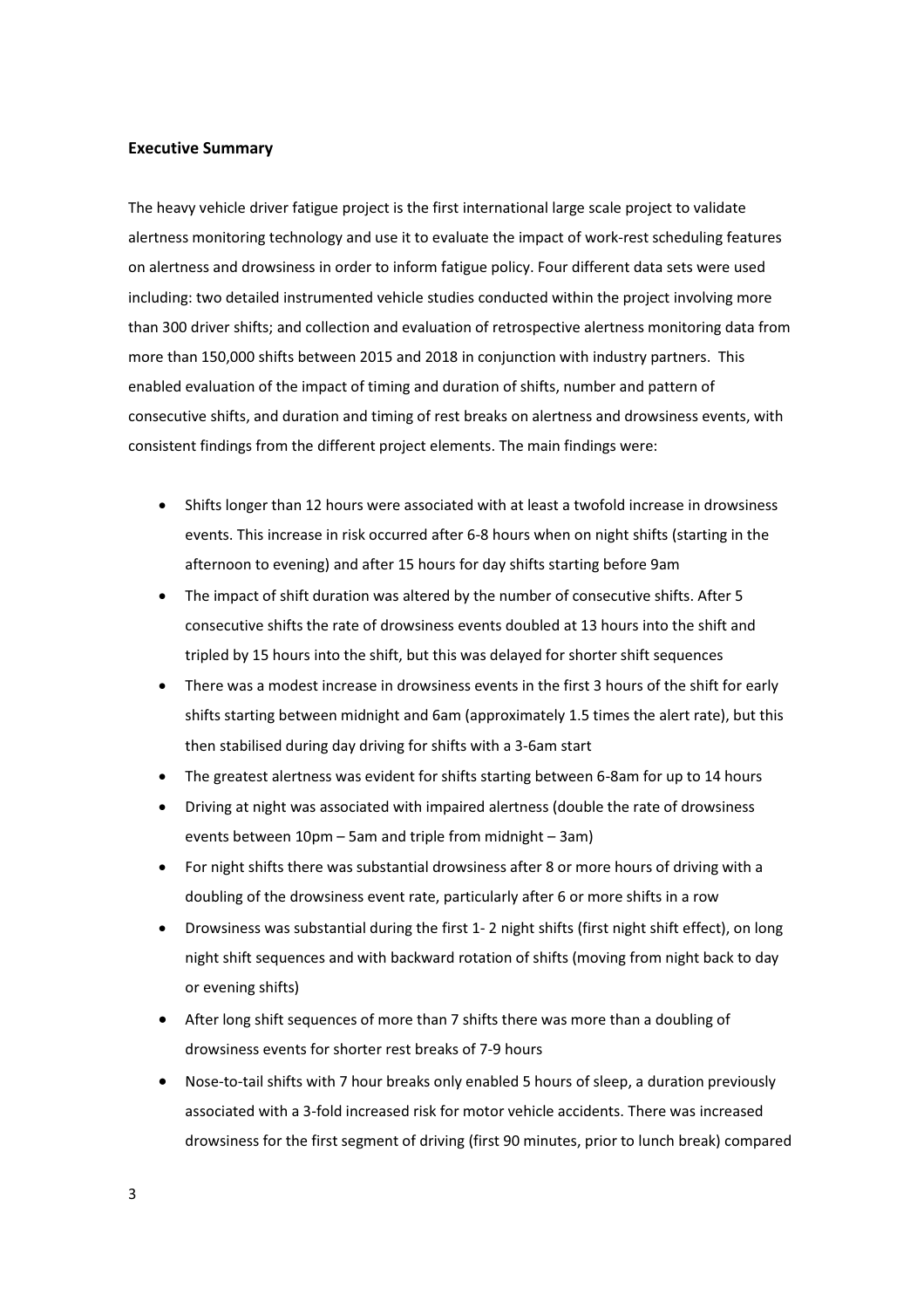to an 11 hour break. There was a higher rate of EEG microsleep events during driving in the nose to tail schedule, but this effect was not significant, perhaps due to small sample of drivers and a low rate of microsleeps.

- Although there was no evidence of abnormal driving performance, a larger study may be required to assess the impact of nose-to-tail shifts in more detail, under different working conditions. This assessment was a single shift with a night time break and daytime driving and no restriction on caffeine intake. There may be greater drowsiness effects with consecutive nose-to-tail shifts given the restricted sleep obtained, and if the break occurred during the day.
- · The threshold adopted to indicate ocular-based drowsiness events provided moderate accuracy to ensure a low false positive rate, but means that some drowsiness related events would not be identified. A doubling of the drowsiness event rate relative to driving in an alert state was used to indicate a substantial impairment in alertness, based on the doubling of accident risk at 0.05% BAC and was considered more accurate than relying on an absolute value.

# **Introduction**

In May 2016, a national framework was introduced with the objective of collecting real-life operational data to better inform future fatigue policy (National Transport Commission, 2016). A program of four projects were established to address priority fatigue issues.

The aim of the data framework is to build an ongoing evidence base to better understand and address the following issues and challenges:

- 1. Clarifying the contribution of heavy vehicle driver fatigue to road crashes
- 2. Heavy Vehicle National Law (HVNL) fatigue provisions have not been evaluated since their introduction in 2008
- 3. There is insufficient data to support future reforms
- 4. Alertness monitoring technology and existing commercial data can be better harnessed to support evidence-based policy and regulatory reform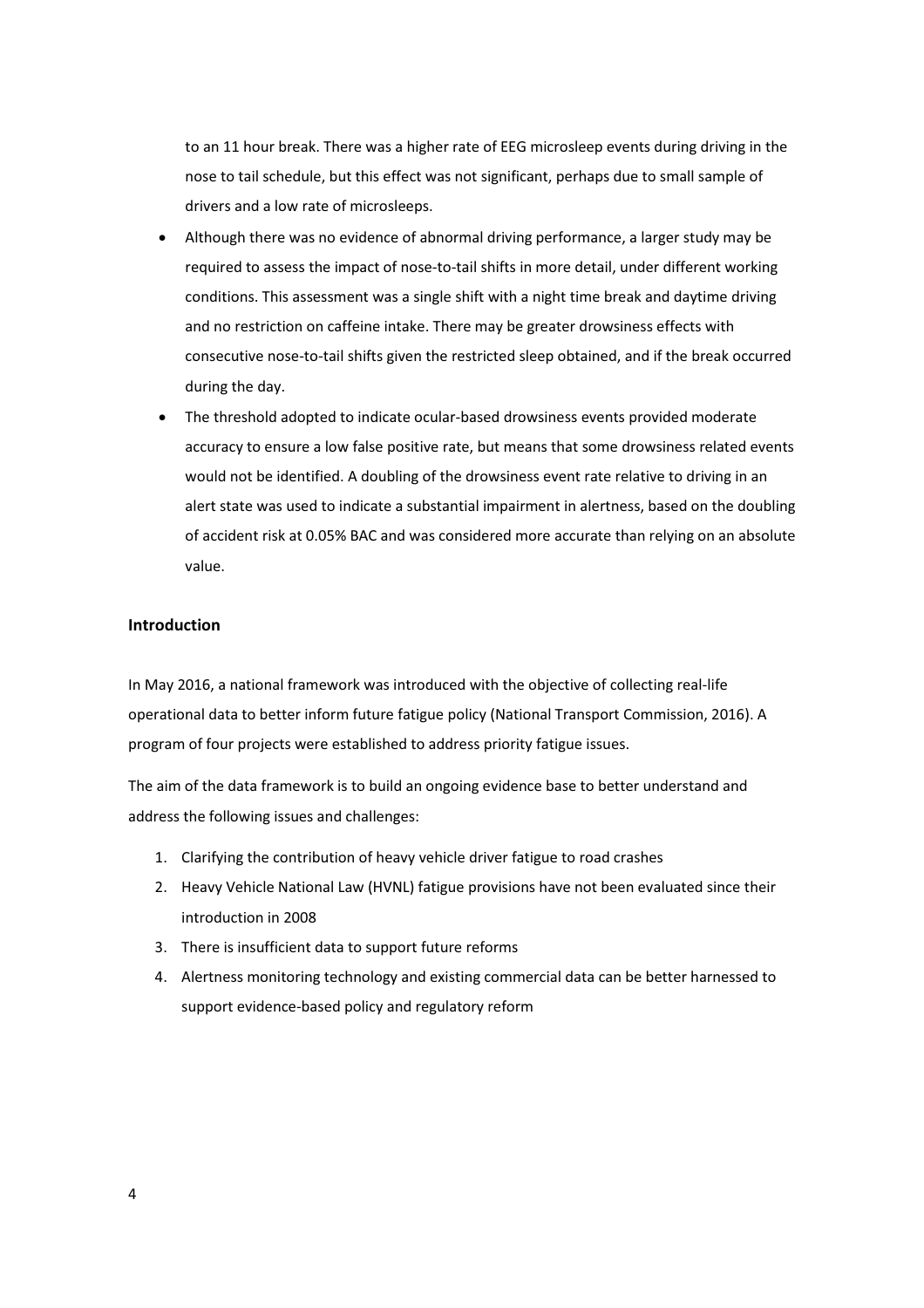



The CRC for Alertness, Safety and Productivity (the Alertness CRC) was tasked with Recommendation 3: the scientific evaluation of the fatigue impact of current regulations (https://www.legislation.qld.gov.au/view/whole/html/inforce/current/sl-2013-0078) in the context of operational work schedules and the validation of the accuracy of alertness monitoring technology.

#### **Goals**

- 1. Analysis of existing research to
	- a. Validate alertness monitoring tools and to identify research gaps
	- b. Establish a link between alertness measure and actual safety risk (i.e. crash incidents and/or near misses)
- 2. A comparative analysis of the impact of nose-to-tail and conventional schedules on heavy vehicle driver alertness/fatigue (Phase 2a)
- 3. An assessment of heavy vehicle driver sleep quantity and quality in rest periods (Phase 2a)
- 4. An assessment of heavy vehicle driver alertness while driving in-vehicle related to their work schedules (Phase 2b)
- 5. Although not in the initial scope, an additional assessment of driver fatigue and mental health has been provided (Phase 2b)

A series of reports are available that detail the outcomes of each of these research projects

Phase 1 Report: Literature Review and Track Study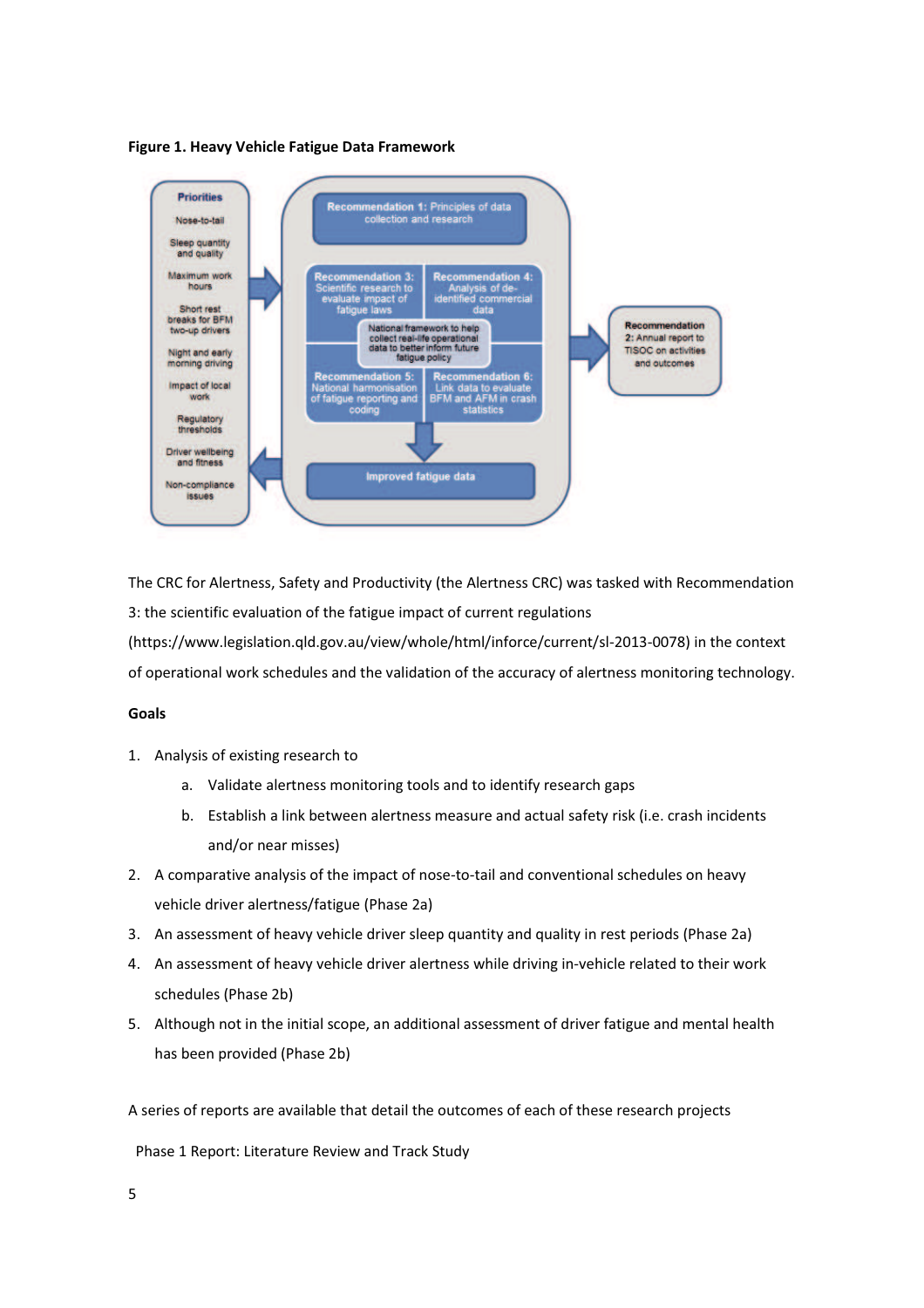Phase 2a Report: Nose-to-tail Laboratory Study

Phase 2b Report (1): Alertness Monitoring Existing Data Part 1 (Seeing Machines)

Phase 2b Report (2): Alertness Monitoring Existing Data Part 2 (Optalert)

Phase 2b Report (3): Alertness Monitoring Field Study

Phase 2b Report (4): Fatigue and Mental Health Field Study

This report provides an integration of the findings across the research program and includes a discussion of the impact of work schedules on heavy vehicle driver fatigue.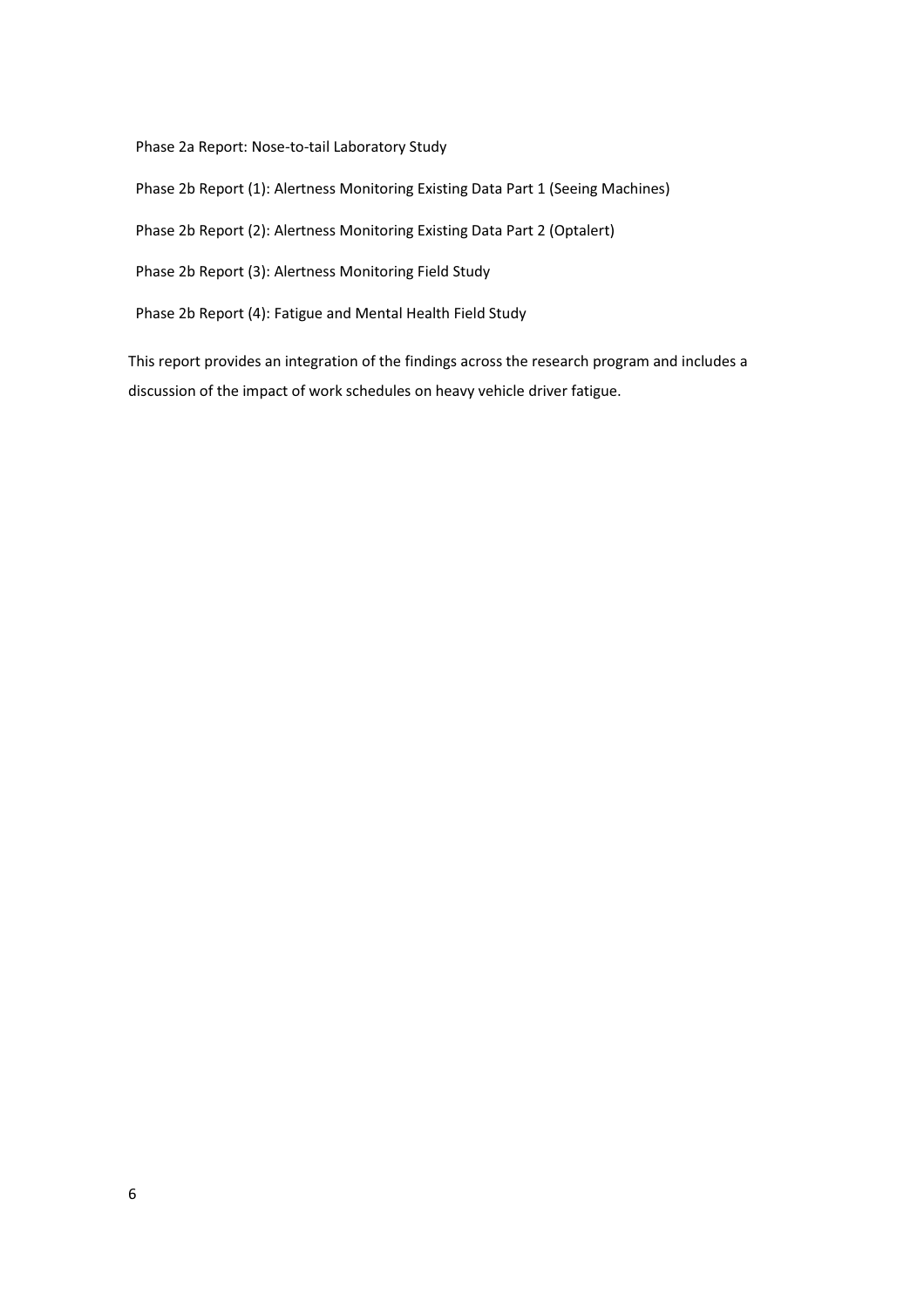#### **Alertness Monitoring Technology - Evaluation and Validation**

#### Goal 1. Phase 1 Report

The first phase of the project required identification and validation of alertness monitoring technology that could then be used to assess the impact of different work schedules on heavy vehicle driver alertness/drowsiness in their vehicles. This was undertaken via review of literature for alertness monitoring technology and validation of the chosen methods in comparison to driving impairment in an instrumented vehicle study.

To provide an evidence-based recommendation of alertness monitoring technology(ies) a range of devices with published validity findings were considered carefully. Information regarding their operational use were also considered for selecting them for application in heavy vehicles. Devices utilising ocular based evaluation of alertness were the only evidence-based technologies that met the scientific criteria, including validation in laboratory and field studies, commercial availability and suitability for use in the heavy vehicle industry. Laboratory based experiments and driving studies have found that drowsiness causes impairments in eye-blink parameters including slowed eye and eyelid movements, longer blink duration and episodes of prolonged eyelid closure that can last for more than 10 seconds [1-3]. These parameters are reliable predictors of drowsiness-related errors and impaired vigilance, correlating with simulated crashes [4-6]. To date, Australian heavy vehicle operators have successfully implemented both Optalert and Seeing Machines, which both utilise ocular based assessment of alertness, for the purpose of managing fatigue-related road safety risks.

Evaluation of the accuracy of ocular based alertness measures for detecting driver impairment was undertaken in comparison to the occurrence of out of lane driving events following sleep deprivation. Twelve drivers undertook two instrumented vehicle drives, one following 36 hours of sleep deprivation. The ability of ocular alertness measures to detect episodes of the driver drifting out of the lane when drowsy was evaluated. A range of ocular measures were able to detect drowsiness related out of lane events with moderate accuracy including blink duration measures and the Johns Drowsiness Score (JDS), with up to 82% correct classification. Cut-offs to indicate drowsiness events were chosen to be used in the field studies to provide a sensitivity of at least 50% for detecting out of lane events in the same minute and provided a specificity of 84%. Given these parameters, in the subsequent field projects (Phase 2a and Phase 2b reports) this means that some drowsiness related events would not be identified, however there would be a low false positive rate when these cut offs were reached.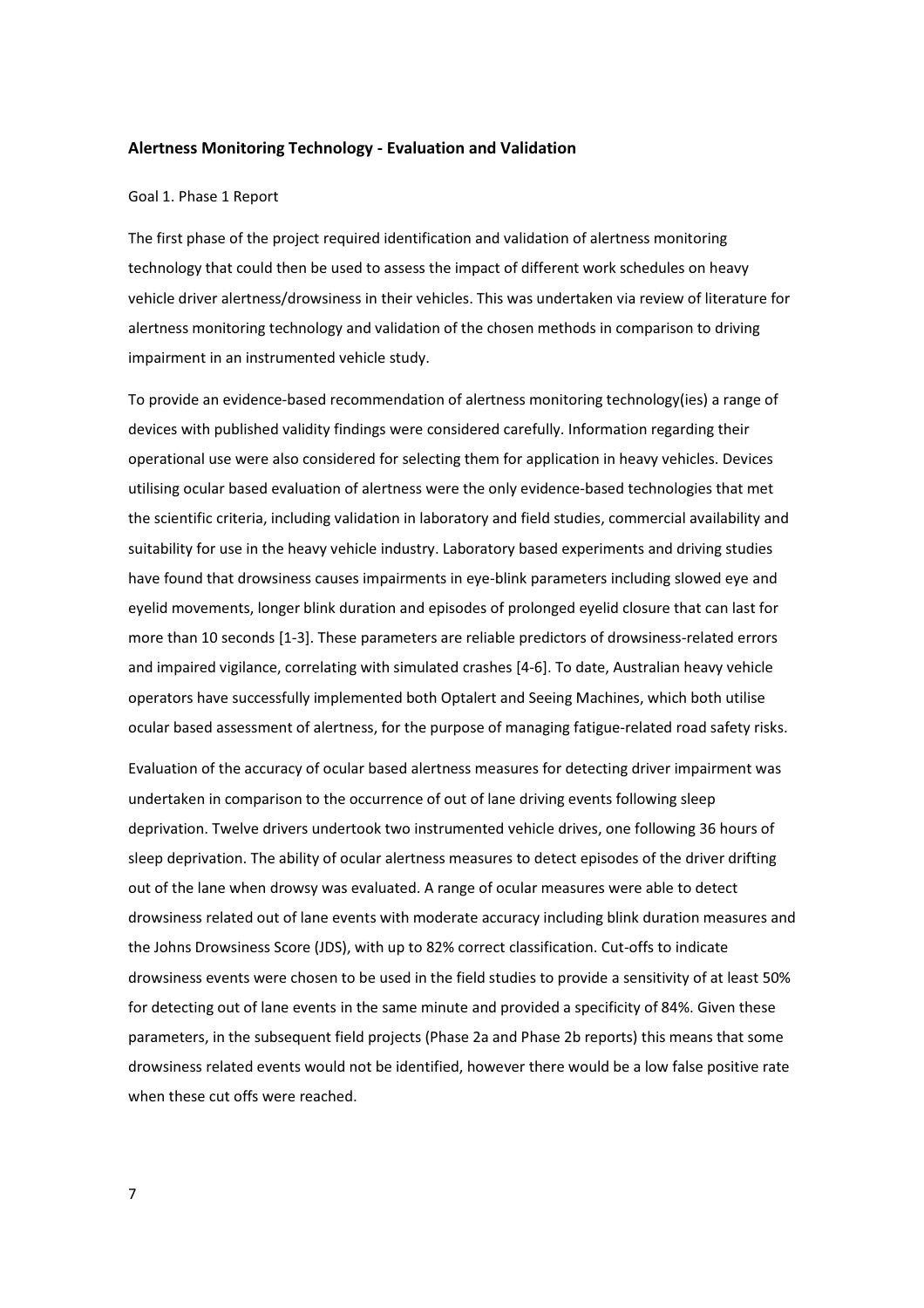Ocular based alertness monitoring technology, measured continuously, was used as the key measure to assess schedules in Phase 2. The data analysis expresses the rate per hour of drowsiness events. In addition to setting a cut off for indicating drowsy driving, a threshold needed to be set for indicating substantial impairment in alertness and increase in risk relative to alert driving. That is the increase in the rate of drowsiness events that is considered to be impaired when compared to the rate during alert driving. The risk for having an accident at a blood alcohol concentration (BAC) of 0.05% is approximately two times the risk at a BAC of 0.00%. Utilising this precedent, a doubling of the drowsiness event rate relative to driving in an alert state was used to indicate substantial impairment in alertness. As such, in phase 2b not only the effects of all factors of work/rest on driver alertness were examined, but also a cut off was set for substantial impairment in alertness.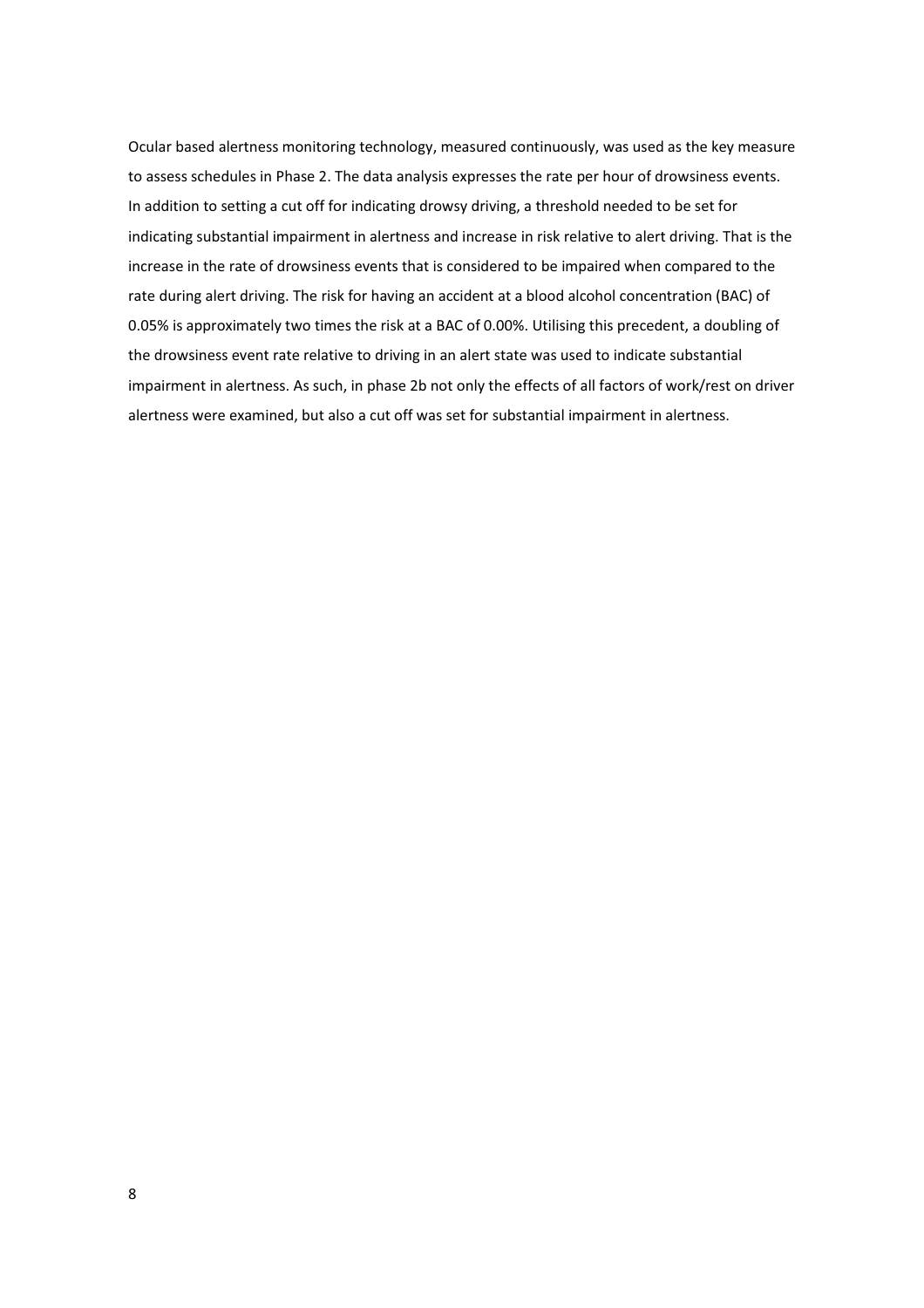#### **Work Schedules**

This section reviews the impact of different work schedule aspects on driver alertness/drowsiness (often referred to as fatigue), drawing upon the research and related reports listed above. Importantly this includes assessment of where these different schedule aspects interact to result in high risk scenarios. In describing schedule aspects that resulted in high levels of drowsiness/impaired alertness, an increase in drowsiness events of more than twofold compared to alert driving periods was used, based on the precedent that illegal blood alcohol concentrations of 0.05% increase crash risk by twofold [7].

These projects comprised:

Phase 2a Report: Nose-to-tail Laboratory Study: instrumented vehicle study assessing the impact of 7 hour break duration between shifts compared to 11 hours

Phase 2b Report (1): Alertness Monitoring Existing Data Part 1 (Seeing Machines): analysis of schedule factors that influence driver alertness utilising large existing alertness monitoring dataset

Phase 2b Report (2): Alertness Monitoring Existing Data Part 2 (Optalert): analysis of schedule factors that influence driver alertness utilising large existing alertness monitoring dataset

Phase 2b Report (3): Alertness Monitoring Field Study: instrumented vehicle study assessing the schedule factors that influence driver alertness

# *Nose-to-tail shifts*

Goals 2 and 3. Phase 2a Report

A specific scheduling aspect that was addressed in the project was evaluation of the impact of nose to tail shifts on heavy vehicle driver fatigue and sleep in comparison to a conventional schedule. Currently, heavy vehicle national law permits drivers' to work back to back extended shifts that are up to 12-14 hours in duration and are separated only by a 7 hour rest break. This shift pattern is termed a nose-to-tail shift. Given the nature of a nose-to-tail shift, drivers may experience fatigue due to a combination of factors including inadequate sleep opportunity, driving for extended hours, or driving at times where alertness levels are naturally low (at night or in the early morning). To investigate these factors we assessed 13 heavy vehicle drivers during a simulated nose-to-tail shift schedule (two 13 hour shifts separated by a 7 hour rest break) and simulated alternative extended rest break shift schedule (two 13 hour shifts separated by an 11 hour rest break). During the simulated rest breaks for each shift schedule, sleep quality and quantity was recorded using activity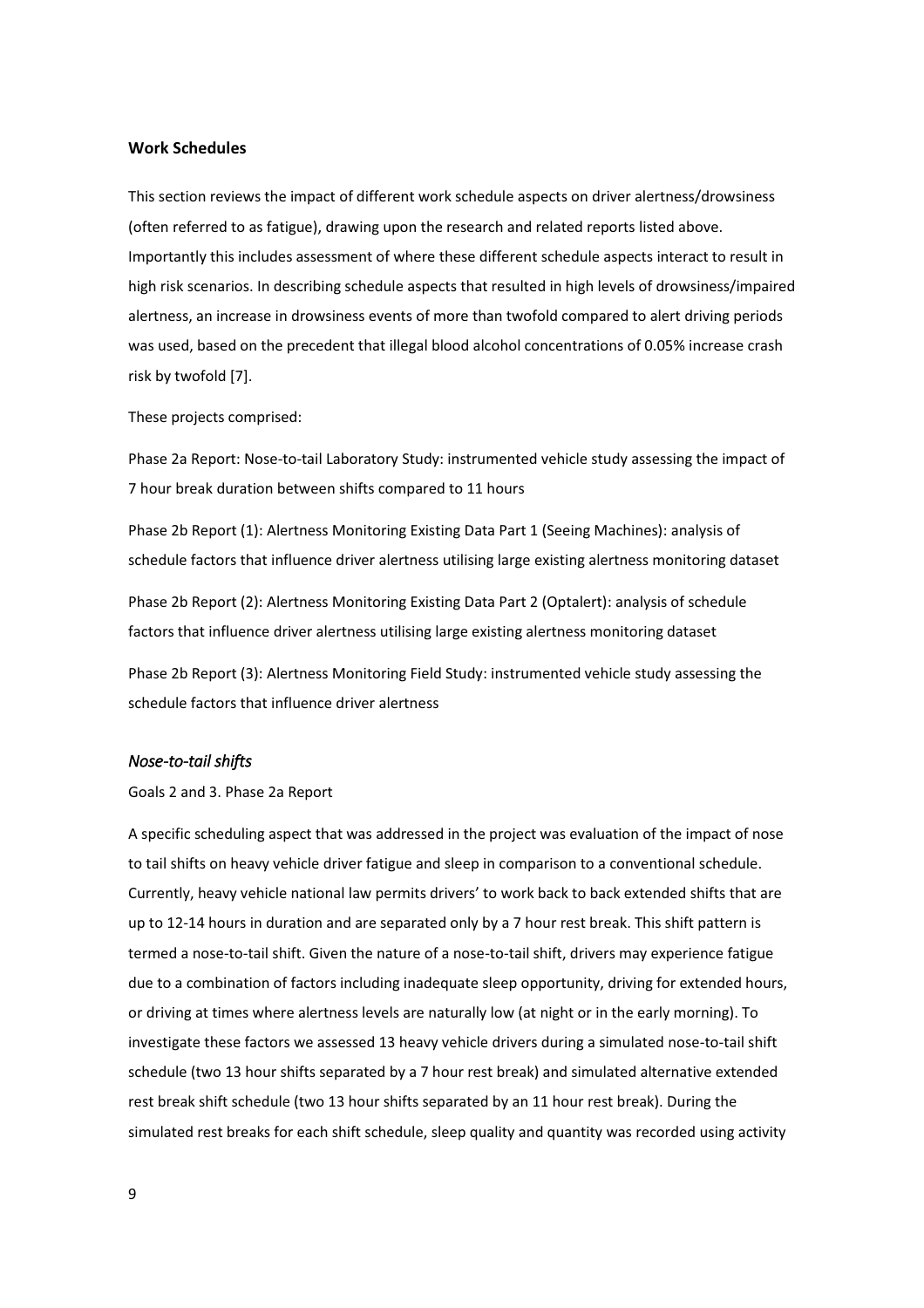monitors. During the simulated work periods that followed the rest break for each shift schedule, participants underwent 5 hours of alertness assessment in laboratory followed by 8 hours of alertness and performance assessment while driving an instrumented vehicle on a predetermined route in Victoria.

In summary the project found:

- · The amount of sleep obtained in the nose-to-tail shift condition was substantially less (5 hrs during 7 hour break) than the extended rest break condition (6.5hrs during 11 hour break).
- During the laboratory component of the nose-to-tail schedule driver's reported being sleepier and had slower reaction times than during the extended rest break condition. These differences were not present during the on-road drive component.
- · Ocular alertness measures were worse for the first drive segment (90 minutes prior to lunch break) in the nose-to-tail shift condition than the extended rest break shift condition. These differences did not extend into the second drive segment suggesting a restorative effect of the lunch break and consumed caffeine, which may act as countermeasures for the increased drowsiness in the nose to tail schedule and negate differences between the conditions. The relative role of each of these factors cannot be directly examined under the current project. Brain wave measures of alertness (microsleeps) did not clearly differ between the two shift schedules, possibly due to the small driver sample
- · Driving performance as measured by adverse driving events scored by a qualified instructor did not differ between the two shift schedules, although the rate of events was low

During the 7-hour rest break of the nose-to-tail schedule, drivers obtained an average of 5 hours of sleep. Short sleep durations of 5 hours or less are associated with a 3-fold increased risk for motor vehicle accidents [8]. Further support for this comes from a prior study that surveyed truck drivers who had survived fatal fatigue-related crashes and found they had an average of 5.5 hours of sleep in the 24 hours prior to their accident [9]. Drivers need to undertake other activities during their rest break, including eating, showering and contacting family and friends and it also takes time to fall asleep, which is why sleep duration is substantially shorter than the break duration. These results are also consistent with the limited field evaluation of driver sleep. In driver schedules that allow an 8 hour break the average sleep duration is only 5 hours 18 minutes or 66% of the available time [10]. During the extended 11-hour rest break, drivers obtained an average of 6.5 hours of sleep. This was consistent with their habitual sleep which was monitored for ~two weeks during the study. There were no differences in self-reported or objectively measured sleep quality between the two shift conditions on the rest break.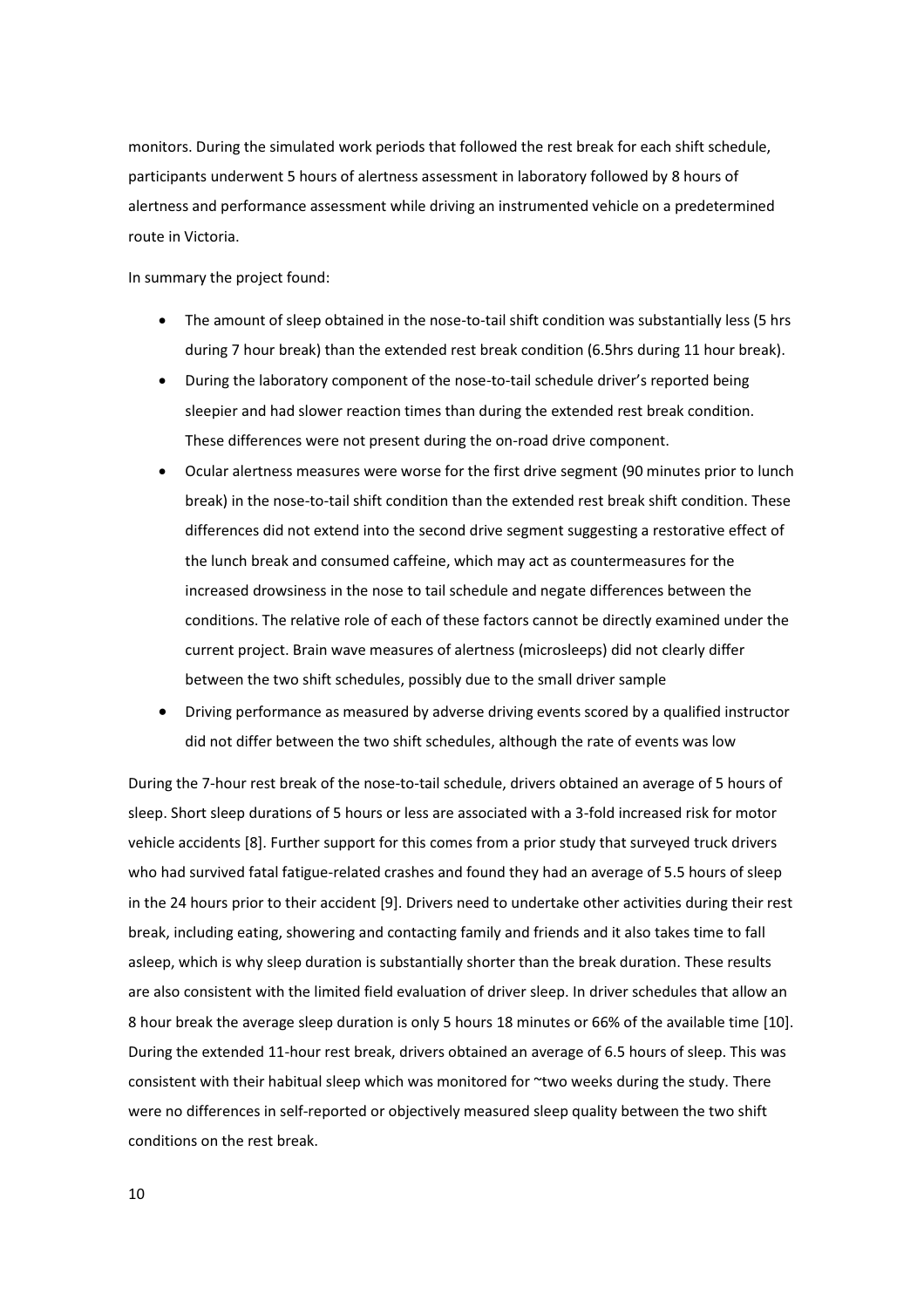Ocular alertness measures during the on-road drive were affected by shift schedule condition. During the first drive segment (90 minute period prior to the lunch break, eye opening was reduced by 10% and blink duration was increased by  $^{\sim}$ 13% for the nose-to-tail schedule compared to the extended rest break schedule. A 37% increase in blink duration is associated with a four-fold increase in crash risk. Whether a 13% increase is associated with elevated crash risk is unknown and needs to be explored further. For drive segment 2 (3.5 hours of driving after lunch), there was no difference between eye opening and blink duration between the shift schedules. The improvement in alertness during the second drive segment after the nose-to-tail shift was likely attributable to the 45 min lunch break, where drivers were able to consume food and caffeine [11].

EEG microsleep measures of alertness during the on-road drive did not clearly differ between shift schedule conditions. While there did appear to be a higher rate of microsleeps in drive segment 1 for the nose-to-tail schedule than the extended rest break schedule, the effect was not significant, which may be attributable to the relatively low rate of occurrence for these events and small sample of drivers. Driving performance as measured by the occurrence of lane departure events, distraction events and all adverse driving events was no worse for the nose-to-tail shift than the extended rest break shift. Previous laboratory studies have demonstrated an increased amount of out of lane events when sleep is restricted to 5 hours compared to normal sleep [12]. There are a number of possible explanations for this discrepancy. Driving simulators over-estimate driving impairment compared to on-road driving [13], perhaps reflecting that people are more careful when driving onroad as a result of being aware of risk. In laboratory studies access to caffeine is restricted, but it was not restricted for this current project, which would help to mitigate the effects of impaired alertness but is consistent with real life operational situations. When divided by hours of driving, the rate of lane departures in this study was relatively low per hour of driving (~0.25), which is similar to the rate observed in healthy rested individuals during real on road driving (~0.66) [14], suggesting no substantial driving impairment in the drivers in this project. The relatively small sample size in this project may have also restricted the power to identify differences between the conditions.

This is the first study to assess the impact of simulated work scheduling on the duration and quality of sleep as well as alertness and driving performance in heavy vehicle drivers. The findings highlight that a nose-to-tail shift schedule adversely affects sleep quantity and some measures of alertness during a subsequent simulated work shift, when compared to a shift schedule with a longer rest break. Driver performance was not adversely affected in the nose-to-tail shift despite the shorter sleep duration. It appears that the short break (lunch break) and caffeine intake during the drive

11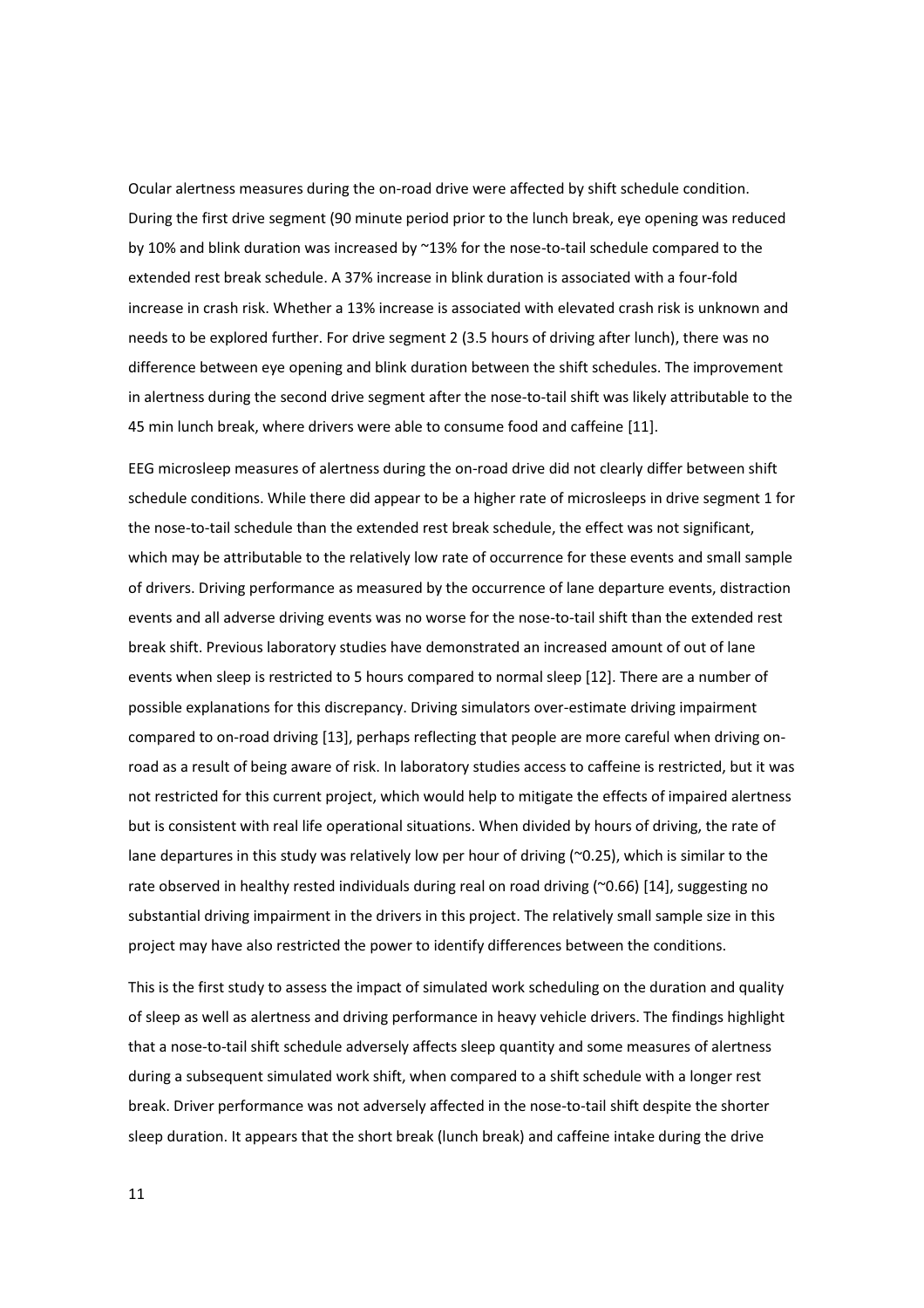mitigated the impact of the short sleep duration on impaired alertness. Importantly this study only assessed the effects of a single nose-to-tail shift, with the rest/sleep period scheduled at night (the optimal time for sleeping) and the tail shift during the day (optimal time to maintain alertness). It has been demonstrated previously that recurrent restriction of sleep to 6 hours or less for two weeks results in a cumulative cognitive impairment that is equivalent to that observed following two full days of sleep deprivation [15, 16]. Given the restricted sleep obtained during the nose-to-tail shift, schedules should allow for adequate recovery between shifts and should avoid shift sequences with repeated nose-to-tail shifts. Future work should assess the cumulative impact on alertness and driving performance of shift schedules with more than one nose-to-tail shift and with different shift timing. It is noted that infrequent usage of a nose-to-tail shift for the purpose of avoiding driving during higher risk periods (such as at night) may result in lower overall risk for a particular journey.

# *Time of day*

#### Goal 4. Phase 2b Reports 1,2,3

The body's circadian rhythm that regulates sleep and wake, markedly increases drowsiness (reduces alertness) at night to aid going to sleep. In people who sleep regularly at night this affect is usually most potent between approximately 2am and 6am – the circadian nadir. There is a second, less potent, impact on alertness in the early afternoon – the siesta period. The project reports from Phase 2b all support a substantial impact on alertness during night time driving. There was a doubling in the rate of ocular based drowsiness events (on average) when driving between midnight and 5am (Phase 2b Report 2). The lowest drowsiness event rates were between 6am to 8pm. This finding is supported by data in the Phase 2b Report 1, in which the number of fatigue events increased from 7pm, peaking at midnight and falling to the lower daytime levels by 7am. There also appeared to be an increase in fatigue events in the mid-afternoon in this data set, consistent with a "siesta period" impact. The field study data (Phase 2b Report 3) also supports this result with more than a doubling of drowsiness event rates between 11pm and 4am. The time of day impact on alertness is consistent with published research on crash risk demonstrating that driving between 2am and 5am increases the risk of a road crash by more than fivefold [8].

The time of day effect interacts with other schedule characteristics. The rate of drowsiness events was increased by more than 2.5 compared to the alert state when driving between midnight and 5am after more than 7 consecutive shifts and in some instance after 6-7 consecutive shifts (Phase 2b Report 2). Similar impacts were also evident in the alertness monitoring field study. A 2-fold increase in drowsiness events was evident between 10pm-midnight and 3-fold increase from midnight to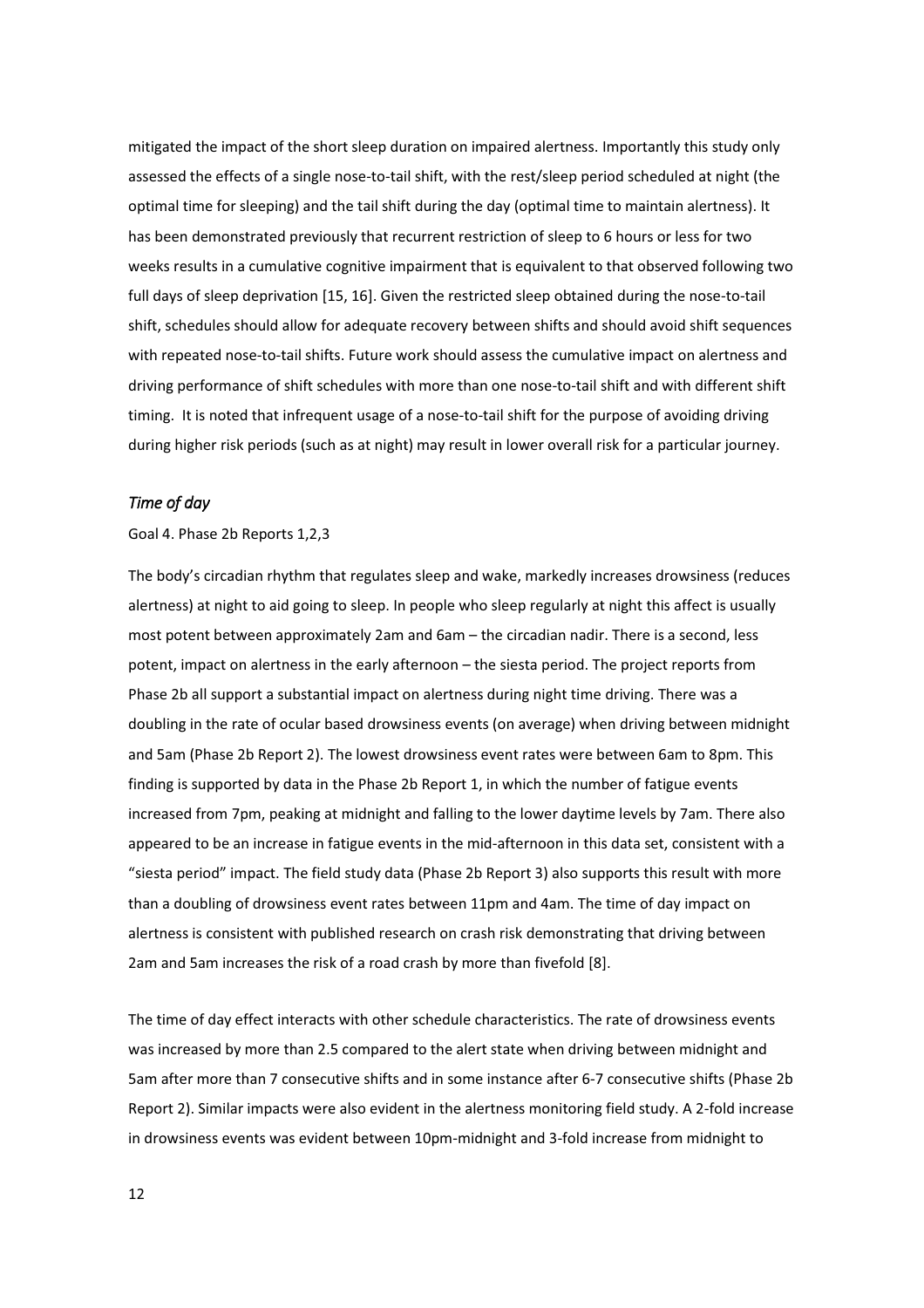3am, mainly evident after driving for more than 6 hours or after 5 or more consecutive shifts (Phase 2b Report 3). Heavy vehicle drivers tend to have restricted sleep while working [17, 18] and it is likely that this interacts progressively with the impact of time of day influences on reducing alertness with more prolonged shift sequences. Shift sequences that included two shift transition types and backward rotation of shifts (from nights back to days) resulted in some particularly high drowsiness event rates when driving between midnight and 6am of more than 4 times the alert state (Phase 2b Report 2). Finally there was also some evidence that driving between midnight and 5am at the end of long shifts (10<sup>th</sup>-12<sup>th</sup> hours of the shift) could also result in very high drowsiness event rates of more than 3 times the alert state (Phase 2b Report 2). This is also consistent with expected impacts of prolonged driving on increased drowsiness and crash risk [19] interacting with time of day effects on impairing alertness.

### *Shift start time*

Shift start time influenced alertness while driving, partly by determining whether driving occurred during the night/circadian low period, but this also interacted with other factors such as the impact of shift duration. The greatest alertness was evident for shifts starting between 6-8am for up to 14 hours (Phase 2b Report 2), while longer day shifts still resulted in substantial drowsiness (Phase 2b Report 3). There was a modest increase in drowsiness events in the first 1-3 hours of the shift for shifts starting between midnight and 6am (approximately 1.5 times the alert rate), but this then stabilised during day driving for shifts with a 3-6am start (Phase 2b Report 2). Analysis of existing alertness monitoring data (Phase 2b Report 1) supports these findings. The lowest frequency in fatigue events was for shifts starting between 6am-midday. There was a 19% increase in fatigue events for shifts starting between midday to 6pm (finishing in the late evening to over-night) and 28% increase for shifts commencing between 6pm to midnight (finishing over-night to early morning). These results are consistent with known circadian effects on alertness that promote wake from 6-8am until the mid-evening [20]. Similarly, greatest alertness for shifts starting between 6- 8am (for up to 14 hours) is likely associated with the ability to sleep at night prior to the shift when the circadian rhythm of sleep propensity is high.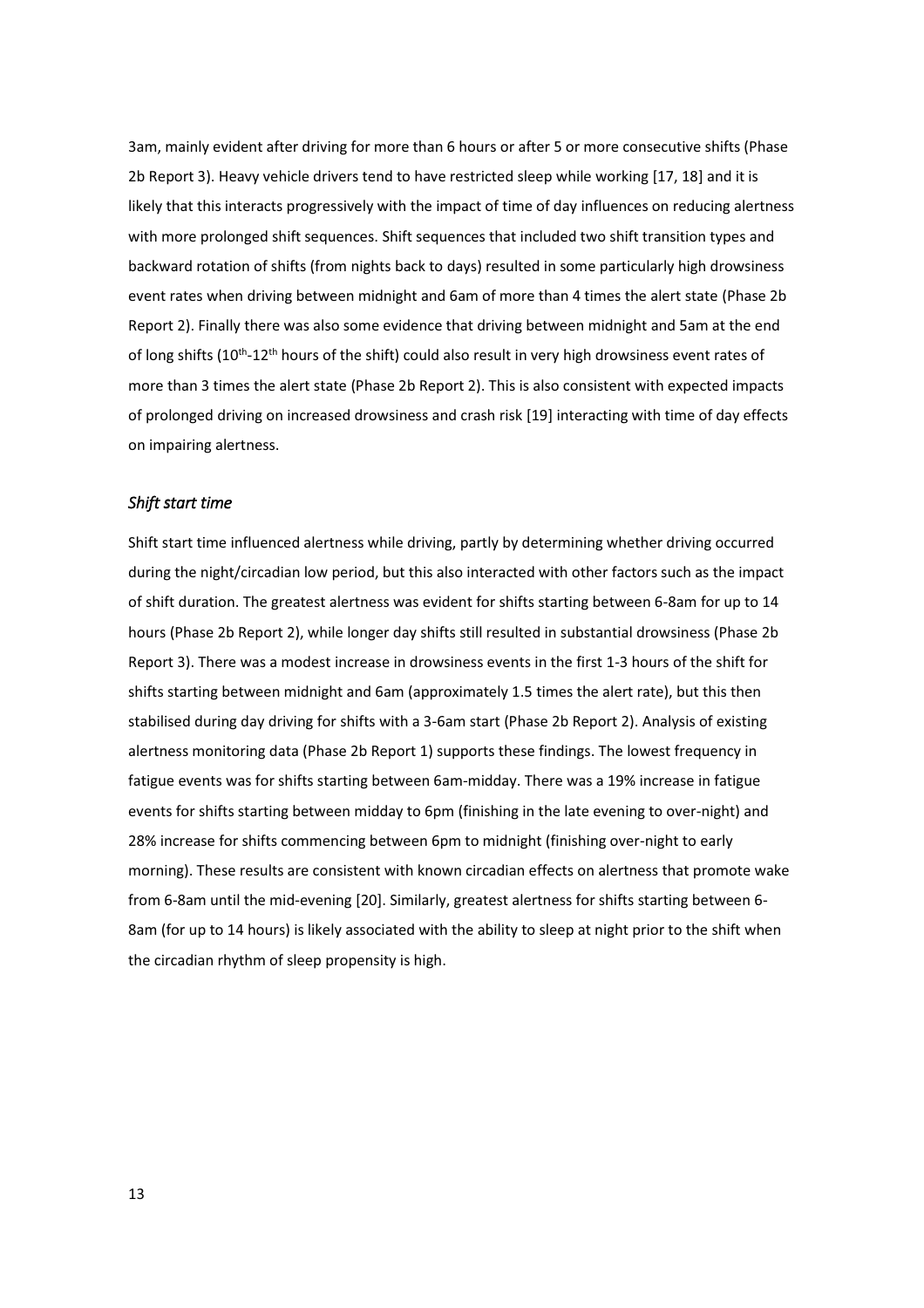For night/evening shifts starting between 2pm to midnight, there was at least a doubling of the drowsiness event rate after more than 6 hours into the shift in the alertness monitoring field study (Phase 2b Report 2). While in the analysis of existing data, this increase in drowsiness occurred a little later, after 8 or more hours of driving with a doubling of the drowsiness event rate, particularly after 6 or more shifts in a row. This effect of time of day and longer shift duration on increasing drowsiness is consistent with deterioration in alertness due to the combined effect of the circadian nadir (night) and the effects of prolonged wake and task duration that both promote drowsiness [20]. Each of these factors also individually increase road crash risk, although in the absence of other influences shift duration does not usually increase crash risk until 12 hours of driving. [19, 21]

#### *Shift duration*

#### Goal 4. Phase 2b Reports 1,2,3

In the alertness-monitoring field study (Phase 2b Report 3) shifts longer than 12 hours were associated with at least a twofold increase in drowsiness events. This is consistent with published crash risk data showing an increase in crash risk after 12 hours of driving [19]. In assessing the impact of shift duration on drowsiness events there is a clear interaction with shift type, with earlier onset of events on night shifts in comparison to day shifts. In the analysis of existing alertness monitoring data (Phase 2b Report 1) there was a 1.5 times increase in risk of fatigue events in night shifts starting between 6pm to midnight compared to day shifts starting between 6am and midday. Fatigue events also occurred on average 100 minutes earlier.

Data from the alertness monitoring field study showed a doubling of drowsiness events after 6 hours when on night shifts (starting in the afternoon to evening) but that this was delayed until after 15 hours for day shifts starting before 9am (Phase 2b Report 3). Data from alertness monitoring existing dataset part 2 (Phase 2b Report 3) provided similar findings, with doubling of the drowsiness event rate after 8 or more hours of driving during night shifts, particularly after 6 or more shifts in a row. The greatest alertness was evident for shifts starting between 6-8am for up to 14 hours, supporting that longer shifts are safer during day shifts. These findings are consistent with known interactive effects of circadian influences on alertness (enhancing alertness during the day and promoting drowsiness at night) in conjunction with the effects of prolonged wake and task duration [20, 22].

In addition to the impact of prolonged shift duration on drowsiness there was a modest increase in drowsiness in shifts starting early in the morning, consistent with increased drowsiness at this time due to circadian effects. In the first 3 hours of the shift for shifts starting between midnight and 6am the rate of drowsiness events was increased to 1.5 times the alert rate (Phase 2b Report 2). This rate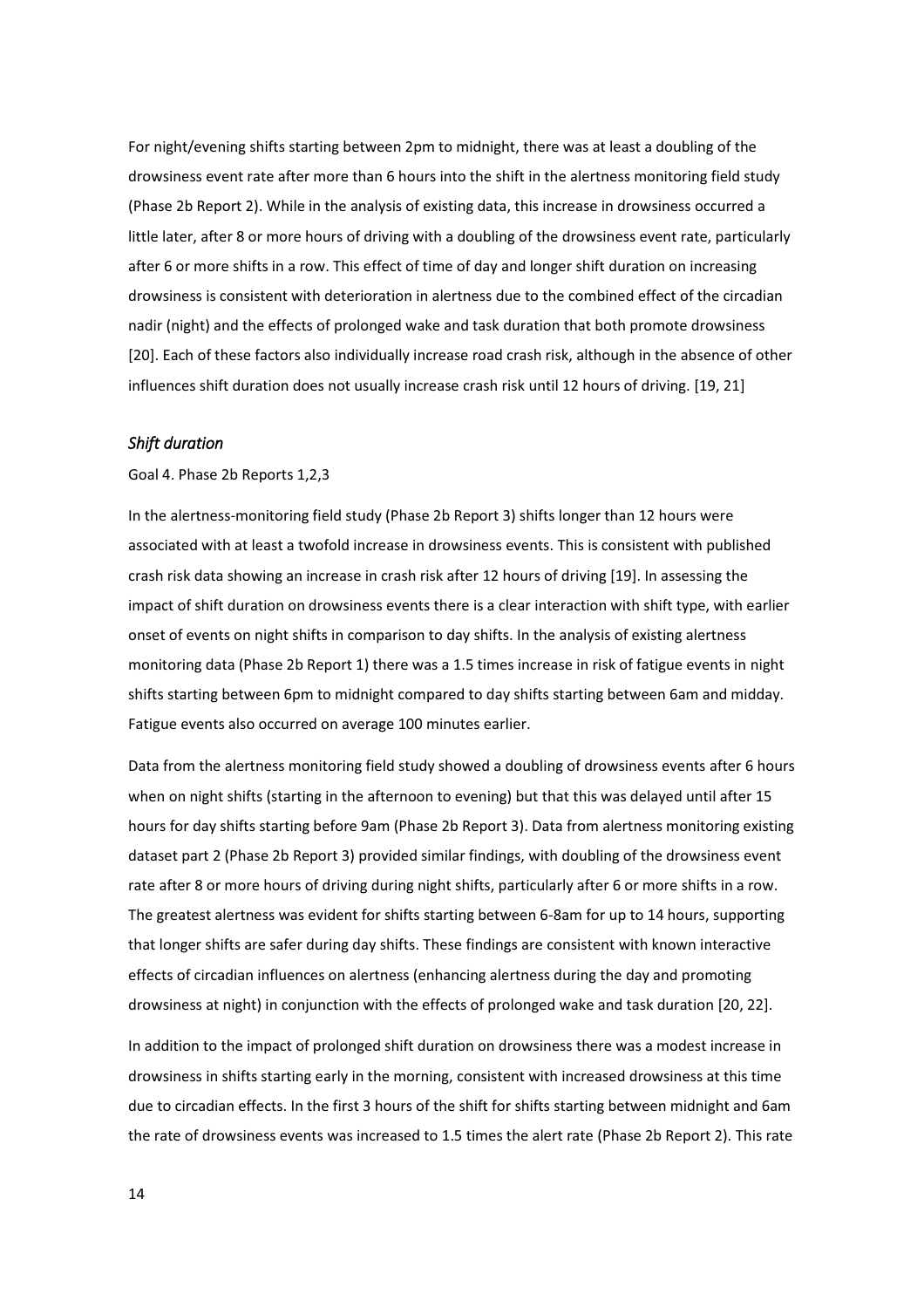then stabilised towards the alert event rate during day driving for shifts with a 3-6am start, but remained modestly elevated for shifts starting between midnight to 3am.

### *Shift sequences*

#### Goal 4. Phase 2b Reports 1,2,3

Different shift types (night vs day), the number of shifts in a row and rotation between shifts had an impact on alertness. The first night effect is a well described phenomenon. Prolonged wakefulness usually occurs as a result of sleeping during the night and the remaining awake for most or all of the day prior to the night shift. This can result in being awake for more than 24 hours by the end of the night shift and be combined with the drowsiness promoting effects of the circadian rhythm at night [23]. Driving at night was associated with moderately impaired alertness (1.7 – 2 times increased rate of drowsiness events between 11pm – 5am). Drowsiness was greater though during the first 1-2 shifts at these times (drowsiness event rate more than doubled, Phase 2b Report 2). Night shifts after longer shift sequences also result in greater drowsiness, with the drowsiness event rate more than doubled after more than 7 shifts in a row in the same dataset. In the alertness monitoring field study (Phase 2b Report 3) longer sequences of night shifts were also associated with a doubling of the drowsiness event rate, evident after 5 or more shifts for shifts starting between 6pm to midnight. Other field studies have demonstrated a predominance of drowsiness events during night driving in conjunction with restricted sleep of less than five hours during night shifts in long haul truck drivers [18]. Circadian effects make it difficult to obtain adequate sleep during night shifts that can have a cumulative effect over a sequence of night shifts that would explain progressive drowsiness over longer night shift sequences [15].

The body's circadian rhythm that sets the normal sleep wake cycle and promotes alertness during the day, delays more easily, moving the alertness-promoting period later in the day. This can result in partial shifting of the rhythm during night shift, although complete shifting of the rhythm is rare. Previous research has shown that the body adapts better to forward rotation of shifts, moving from day to evening and night shifts rather than moving from nights back to evenings or days in the same shift schedule [24, 25]. In the alertness monitoring field study, breaks resulting in backward rotation of shifts (moving from a night to a morning or afternoon shift) were associated with a four-fold increase in the rate of drowsiness events despite relatively long break durations (Phase 2b Report 3). This finding was also supported by analysis of shift sequences from the alertness monitoring existing dataset (Phase 2b Report 2). Shift sequences with 2 or more changes in shift type (e.g. day to night shift) and backward rotation of shifts (moving from night shifts back to day or evening shifts the following day) were associated with a doubling of drowsiness event rates and a 4-fold increase in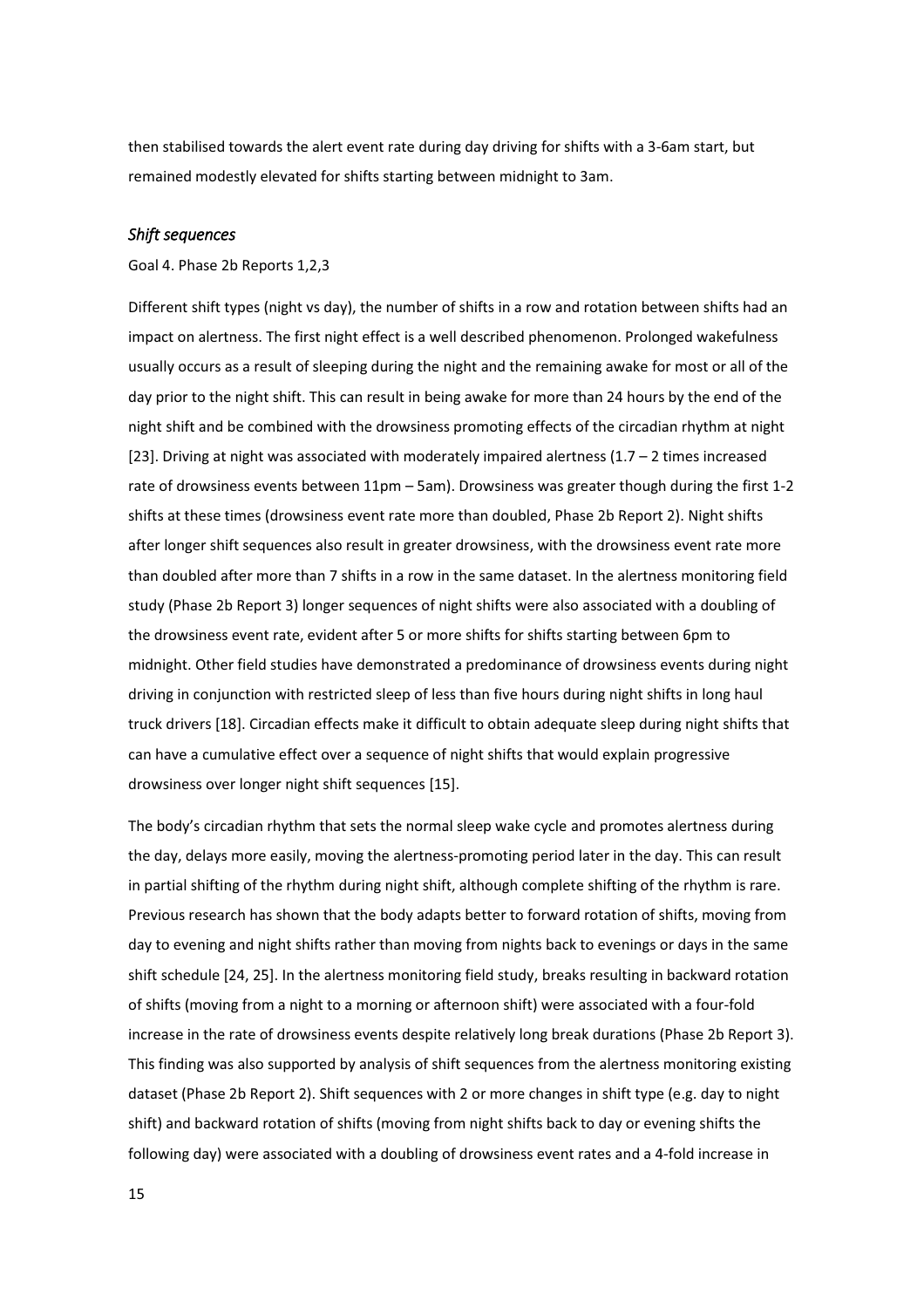drowsiness events when also driving at night. In this analysis longer day shift sequences had the lowest rate of drowsiness events and sequences with forward rotation from days to night shifts had an intermediate level of drowsiness.

# *Break influences*

Goal 4. Phase 2b Reports 1,2,3 and Phase 2a

In the alertness monitoring existing dataset (Phase 2b Report 2) the major rest break duration was assessed by grouping the durations into 2 hour blocks, beginning from 7 hours up to 23 hours. The most common rest break duration between shifts was 9-11 hours (36%), followed by 11-13 hours (27%), 23-25 hours (10%) and then 13-15 hours (4%). The lowest drowsiness event rate was for rest breaks of 9-11 hours, but there was no significant difference compared to these other rest break lengths. Rest break durations between 7-9 hours were uncommon (<1%), as were rest breaks between 15 -17, 17-19, 19-21 and 12-23 hours (each <=1%) and hence it is difficult to comment regarding the effect of these rest breaks on drowsiness.

The combined impact of rest break duration and consecutive number of shifts was also compared using the ratio of the drowsiness score to most alert level (Phase 2b Report 2). All drowsiness ratio scores were similar for rest breaks over 9 hours irrespective of the number of consecutive shifts performed, apart from 7-9 hours after more than 7 consecutive shifts where there appeared to be 3 times the rate of drowsiness events compared to the alert state.

The combined impact of rest break duration and shift start time was also assessed (Phase 2b Report 2). For this analysis, the rate at which a drowsiness event occurred was compared between different rest break durations. This analysis revealed that rest break durations of 23-25 hours that started between 00:00 to 03:00 hours had a greater rate of drowsiness events. While this may seem unusual given the long duration of the rest break, it is likely that this particular shift type reflects the first night shift, after drivers have just come off a run of day shifts as discussed above under shift sequences. Similarly, shorter break durations of 9-11 hours prior to commencing night shifts between 17:00-21:30 were associated with higher drowsy event rates. There were no other significant differences found for the 9-11 hour, 11-13 hour or the 23-25 hour, outside of these start times.

In the alertness monitoring field study (Phase 2b Report 3) there was an increase in the drowsiness event rate to more than 4 times the alert event rate when rest lengths of 17-19 and 19-21 hours occurred before shift start times of 09:00-14:00 and 14:00-18:00 hours respectively. This likely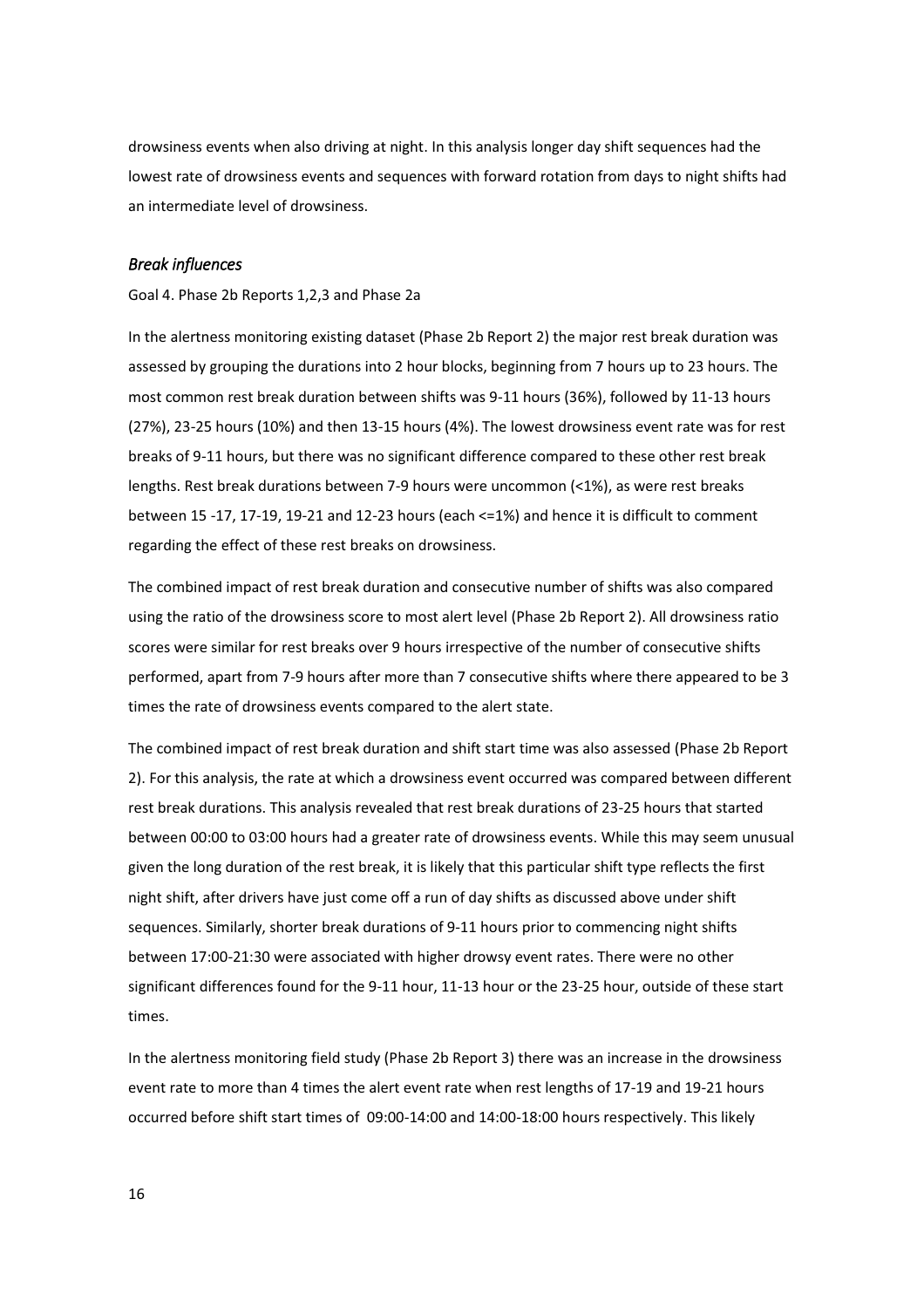reflects backward rotation of shifts (moving from a night shift to day or evening shift) as discussed above under shift sequences.

A key objective of the Phase 2a nose to tail study was to compare the effects of a 7 hour rest break between shifts (nose-to-tail) to an alternative rest break of 11 hours between shifts (extended rest break) on sleep, alertness and performance in heavy vehicle drivers. Drivers obtained an average of 5 hours of sleep during the nose-to-tail shift schedule (7 hour rest break) compared to an average of 6.5 hours during the 11 hour rest break. Sleep durations of 5 hours or less have been associated with a 3-fold increase risk for motor accidents [8]. Furthermore, heavy vehicle drivers who have survived fatal fatigue-related accidents have reported sleeping an average of 5 and half hours prior to their accidents (National Safety Transport Board, 1995). For optimal health, a good quality sleep of 7-9 h is recommended [26]. As shown drivers' in this study obtained substantially less sleep than this when restricted to a 7-hour break and time for eating, showering, relaxation (watching tv or using mobile phone) and contacting friends and family were accounted for. This amount of sleep is similar to previous reports of sleep duration in the heavy vehicle industry when operating under similar break durations.

The nose-to-tail shift schedule (7 hour break) was associated with greater driver reported sleepiness across the entire simulated shift, when compared to the extended rest break. In addition, driver's reaction times were worse for the nose-to-tail shift schedule, in the laboratory component, although this effect did not persist during the on road component. Reduced alertness while driving was evident in the nose-to-tail shift only during the first drive segment (for 90 minutes before the lunch break), when eye blink duration was considered. There were no differences in the number of total adverse driving events, lane departure events or distraction events as scored by the driving instructor, between the two different shift schedules.

### *The impact of minor rest breaks within shifts on sleepiness, alertness and driving performance.*

A key objective of Phase 2a was to assess the impact of a short 45-minute lunch break within a shift, on sleepiness, alertness and driving performance. During the 45-minute lunch break drivers were able to consume food and beverages containing caffeine, although these were kept consistent between the conditions. A positive effect of this lunch break was observed for self-reported sleepiness, with driver's reporting feeling less sleepy following the lunch break when compared to immediately prior to the lunch break. When ocular alertness was considered, eye opening and blink durations were worse prior to the lunch break for drive segment 1 during the nose-to-tail shift, however following the lunch break, for drive segment 2 there was no longer a significant difference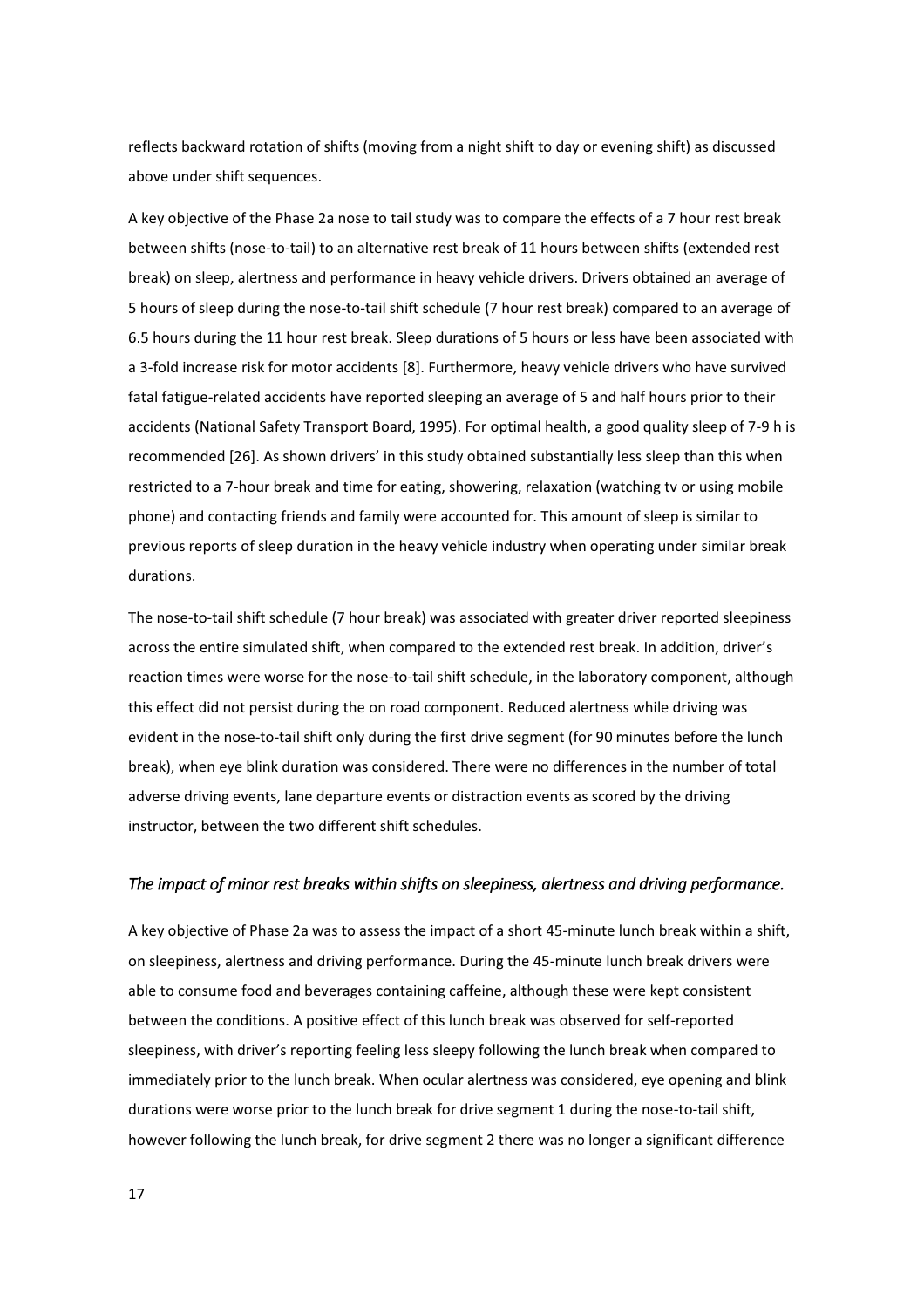between conditions. These findings suggest a restorative effect of a break and consumed caffeine on alertness and sleepiness. This work highlights the potential benefit for short rest breaks on alertness and sleepiness, which is likely to be at least partially due to caffeine consumption [11, 27]. Future work should investigate different duration minor rest breaks and their placement within shifts. Additionally future work should separate the effects of the break by itself (e.g. not-driving) versus caffeine consumption by itself. As there were no differences in brain wave measures of alertness and adverse driving events of the drive segments (that separate the break), no positive effects of the minor 45 minute-lunch break on these variables can be inferred. However, a larger sample size may yield different results.

### *Mental health sub study*

The demands of the transportation industry may expose heavy vehicle drivers to extended and irregular work hours and sleep disturbances. Evidence from other shift working industries (e.g., nursing, firefighting and law enforcement) have highlighted strong associations between sleep disturbances, certain work demands and mental health problems among personnel, but our understanding of how these common, yet modifiable factors, are related to the health and wellbeing of heavy vehicle drivers is limited. Therefore, the objective of this phase of the project was to determine if there are specific aspects of heavy vehicle drivers' sleep and work demands associated with mental health symptoms. This objective was addressed by combining sleep, work and survey data from participants in both Phase 2a: Nose-to-tail Laboratory Study and Phase 2b (3): Alertness Monitoring Field Study. A large proportion of the sample included in this phase screened positive for sleep disorders, most notably insomnia (24%) and sleep apnoea (48%). Over a quarter of drivers (28%) also screened positive for a mild risk of depression, while 8% screened positive for moderate to severe depression. Sixteen percent of participants had a mild risk of anxiety, and 8% had a moderate to severe risk of anxiety. Increased levels of sleep impairment were associated with a significantly greater risk of depression in heavy vehicle drivers, while increased insomnia symptom severity raised the risk of both depression and anxiety in this sample. Finally, increased years of experience working as a heavy vehicle driver was associated with a decreased depression and anxiety risk. Together, our findings support future research investigating whether sleep disorder screening, education and prevention strategies in the heavy vehicle industry, especially among less experienced drivers, are effective in reducing the risk of mental health issues in this workforce.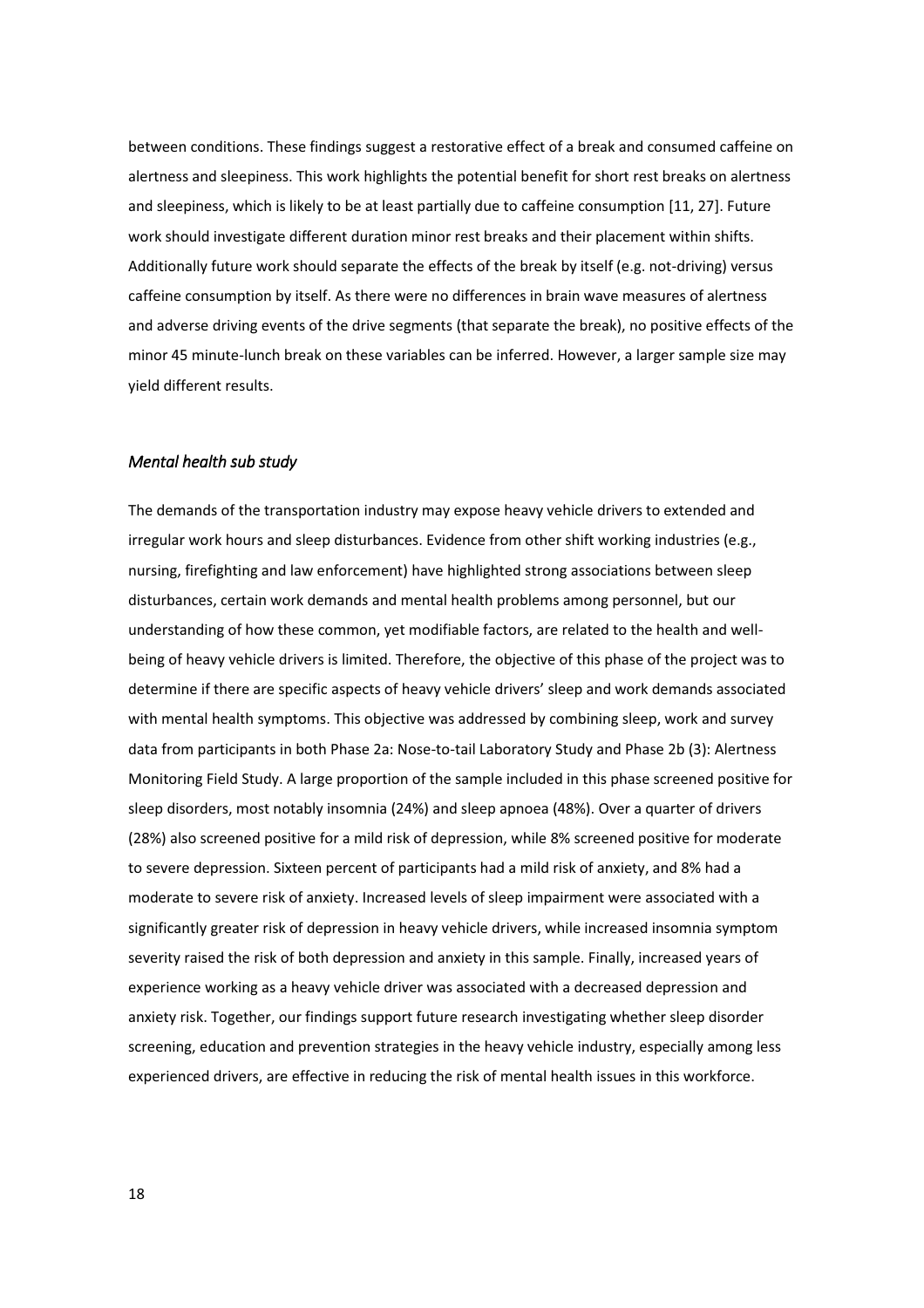### **Conclusion**

This sequence of projects has validated ocular based alertness monitoring technology, confirming its ability to identify drowsiness related driving impairment, and provided unique objective evidence regarding heavy vehicle driver schedule features that enable safe driving with high alertness levels and features that lead to high levels of drowsiness. The approach provided real life operational data that reflects current practice in order to inform future policy. The key features identified that impact on drowsiness are similar to those in the existing literature: time of day – highest alertness 6am-8pm, significant drowsiness 11pm-5am; shift duration – significant drowsiness after 12 hours; shift start time – lowest risk for 6am-midday starts, highest drowsiness for 6pm-midnight starts; sequential shifts - increasing drowsiness after more than 7 shifts in a row but earlier if combined with short breaks or night driving, and increased drowsiness with more rotation between shift types particularly backward rotation (e.g. nights back to days or afternoons). In addition to these individual factors it was clear that the interaction of each factor was important. For example, during day shifts there was no substantial drowsiness for up to 14 hours, however on night shifts starting in the afternoon to evening significant drowsiness was evident after 6 to 8 hours of driving. Several factors are likely to influence the drowsiness levels detected under different shift conditions and the interactions of these shift elements are important to consider. Greatest alertness for up to 14 hours on day shifts, for example, may be related to the time of day of shift start, longer rest break prior to shift, and/or the number of shift sequences in a row. In the study specifically evaluating a single nose to tail shift schedule with a between shift break duration of 7 hours, sleep duration was only 5 hours, a level known to increase crash risk. There was objective increase in drowsiness, however driving performance was not clearly impaired. This study assessed a single nose-to-tail shift schedule and sleeping at night whereas further work should assess multiple shift schedules and break timing as it has been shown that even modest sleep restriction of 6 hours across multiple days can result in cognitive deficits equivalent to severe sleep deprivation.

There are some limitations that should be considered. Most of the analysis of the impact of schedule features relied upon ocular based alertness monitoring technology. Based upon our review and previous assessments [28] this is the best available technology for continuous assessment of alertness/drowsiness. It had a moderate accuracy for detection of drowsiness related driving impairment in the validation study. It should be noted that the application of a doubling of the drowsiness event rate relative to driving in an alert state as an indication of impairment in alertness may not be the optimal threshold, but was considered more accurate than relying on an absolute value for drowsiness events. The majority of the analysis from all projects analysed the impact of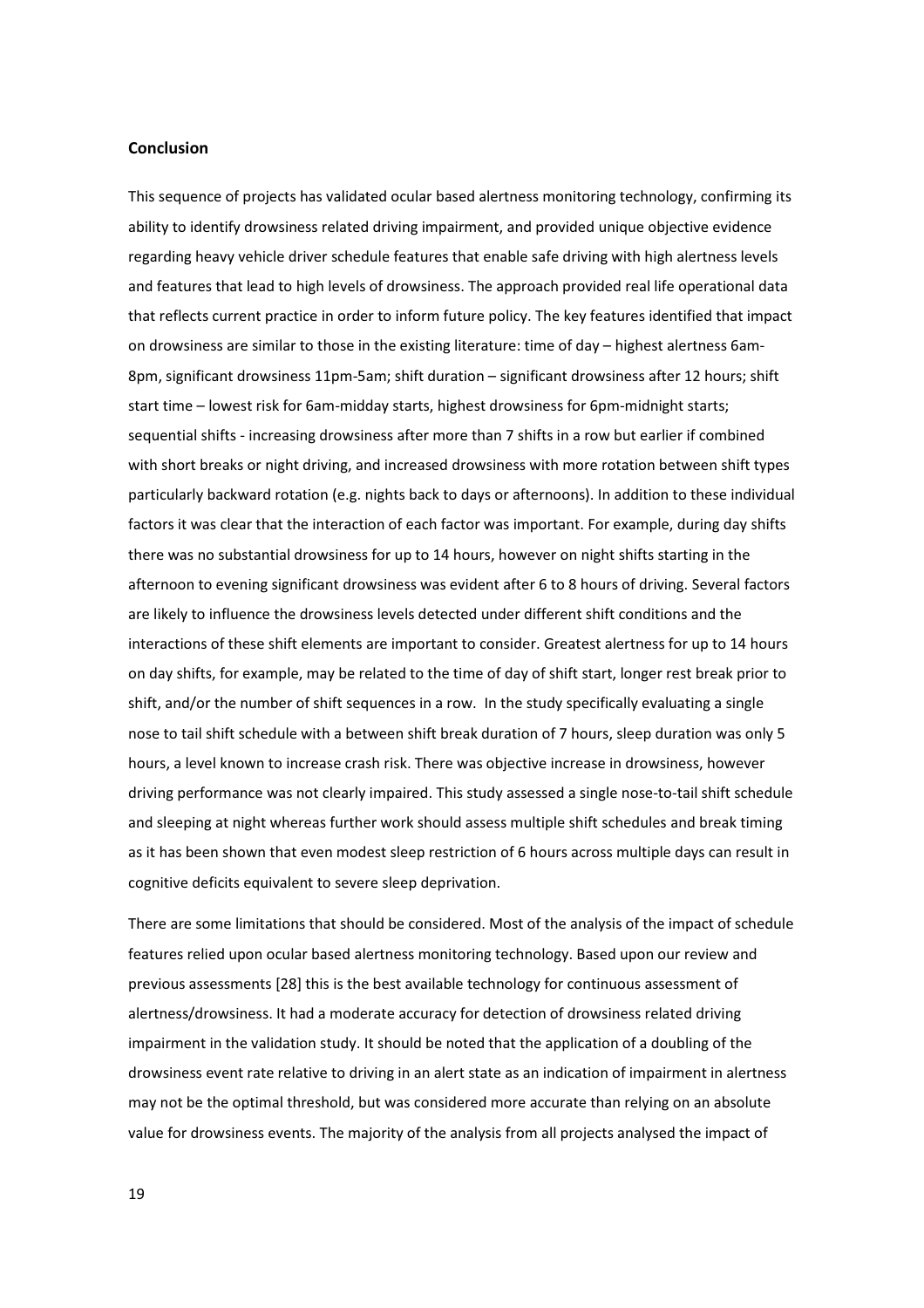schedule factors within the same driver and this helps to take into account any individual (driver related) influences on alertness/drowsiness. Recruitment for the Phase 2b projects were difficult despite the project team and steering committee employing a large range of strategies, in particular where this required instrumentation of company vehicles. The use of retrospective alertness monitoring datasets enabled analysis of large volumes of data, although it was not feasible to match all data with schedule information within the time frame of the project. This appears to be a promising avenue for assessing the impact of schedules on alertness/drowsiness. The available data provided a rich source of data for many schedule features, although there was a significant amount of missing data where the technology hadn't been used. It is also acknowledged that operators implementing alertness monitoring technologies have a safety focus and may not be representative of the broader population of heavy vehicle drivers. Analysis of shift sequences was challenging, given the very large number of different shift sequences (more than 70 in one dataset). The analysis of shorter major break durations (less than 9 hours) from the retrospective data and field monitoring study was difficult given relatively few breaks of this duration, although this was supplemented by detailed information from the nose to tail shift study. Finally it is not feasible to account for all confounding factors that may influence crash risk in addition to drowsiness, hence considering factors such as the influence of traffic density in interpreting the results is also important.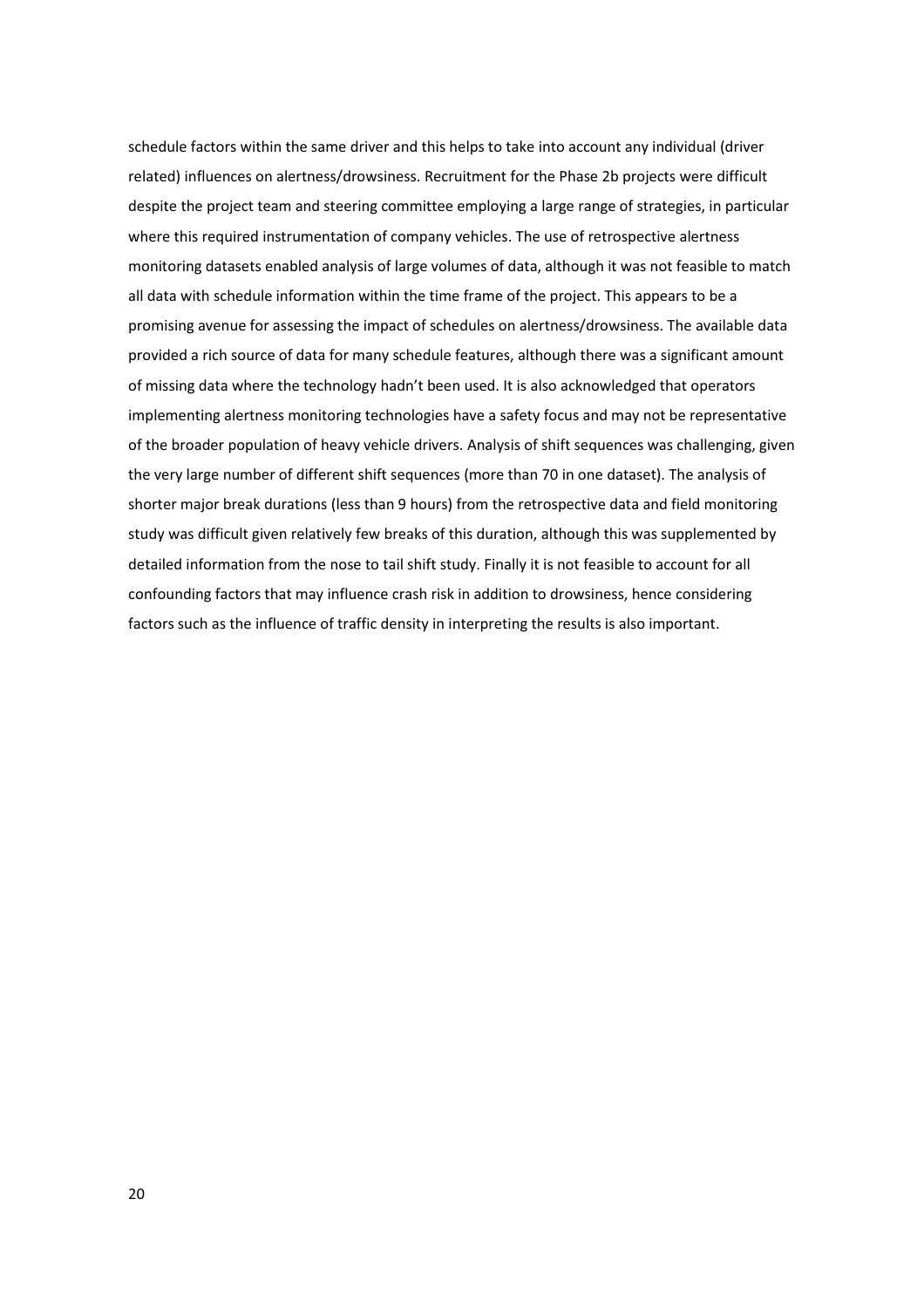# **References**

- 1. Shiferaw, B.A., et al., *Stationary gaze entropy predicts lane departure events in sleepdeprived drivers.* Sci Rep, 2018. **8**(1): p. 2220.
- 2. Lee, M.L., et al., *High risk of near-crash driving events following night-shift work.* Proc Natl Acad Sci U S A, 2016. **113**(1): p. 176-81.
- 3. Alvaro, P.K., et al., *Prolonged Eyelid Closure Episodes during Sleep Deprivation in Professional Drivers.* J Clin Sleep Med, 2016. **12**(8): p. 1099-103.
- 4. Wilkinson, V.E., et al., *The accuracy of eyelid movement parameters for drowsiness detection.* Journal of clinical sleep medicine: JCSM: official publication of the American Academy of Sleep Medicine, 2013. **9**(12): p. 1315.
- 5. PeopIe, P.S., D. Dinges, and G. Maislin, *Evaluation of techniques for ocular measurement as an index of fatigue and the basis for alertness management*. 1998, Drivers.
- 6. Wierwille, W.W. and L.A. Ellsworth, *Evaluation of driver drowsiness by trained raters.* Accident Analysis & Prevention, 1994. **26**(5): p. 571-581.
- 7. Hurst, P.M., D. Harte, and W.J. Frith, *The Grand Rapids dip revisited.* Accident Analysis & Prevention, 1994. **26**(5): p. 647-54.
- 8. Connor, J., et al., *Driver sleepiness and risk of serious injury to car occupants: population based case control study.* Bmj., 2002. **324**(7346): p. 1125.
- 9. Board, N.T.S., *Safety Study Factors that affect fatigue in heavy truck accidents.* 1995: Washington DC.
- 10. Hanowski, R.J., et al., *The sleep of commercial vehicle drivers under the 2003 hours-of-service regulations.* Accident; analysis and prevention, 2007. **39**(acs, 1254476): p. 1140-5.
- 11. Tucker, P., *The impact of rest breaks upon accident risk, fatigue and performance: A review.* Work & Stress, 2003. **17**(2): p. 123-137.
- 12. Anderson, C., et al., *Assessment of drowsiness based on ocular parameters detected by infrared reflectance oculography.* J Clin Sleep Med, 2013. **9**(9): p. 907-20, 920A-920B.
- 13. Philip, P., et al., *Fatigue, sleepiness, and performance in simulated versus real driving conditions.* Sleep., 2005. **28**(12): p. 1511-6.
- 14. Hallvig, D., et al., *Sleepy driving on the real road and in the simulator-A comparison.* Accident Analysis & Prevention, 2012. **50C**: p. 44-50.
- 15. Van Dongen, H.P., et al., *The Cumulative Cost of Additional Wakefulness: Dose-Response Effects on Neurobehavioral Functions and Sleep Physiology From Chronic Sleep Restriction and Total Sleep Deprivation.* Sleep, 2003. **26**(2): p. 117-126.
- 16. Belenky, G., et al., *Patterns of performance degradation and restoration during sleep restriction and subsequent recovery: a sleep dose-response study.* J Sleep Res, 2003. **12**(1): p. 1-12.
- 17. Howard, M.E., et al., *Sleepiness, sleep-disordered breathing, and accident risk factors in commercial vehicle drivers.* Am J Respir Crit Care Med, 2004. **170**(9): p. 1014-21.
- 18. Mitler, M.M., et al., *The sleep of long-haul truck drivers.* N Engl J Med, 1997. **337**(11): p. 755- 61.
- 19. Folkard, S., *Black times: temporal determinants of transport safety.* Accid Anal Prev, 1997. **29**(4): p. 417-30.
- 20. Akerstedt, T. and S. Folkard, *Validation of the S and C components of the three-process model of alertness regulation.* Sleep, 1995. **18**(1): p. 1-6.
- 21. Pack, A.I., et al., *Characteristics of crashes attributed to the driver having fallen asleep.* Accid Anal Prev, 1995. **27**(6): p. 769-75.
- 22. Akerstedt, T. and S. Folkard, *The three-process model of alertness and its extension to performance, sleep latency, and sleep length.* Chronobiol Int, 1997. **14**(2): p. 115-23.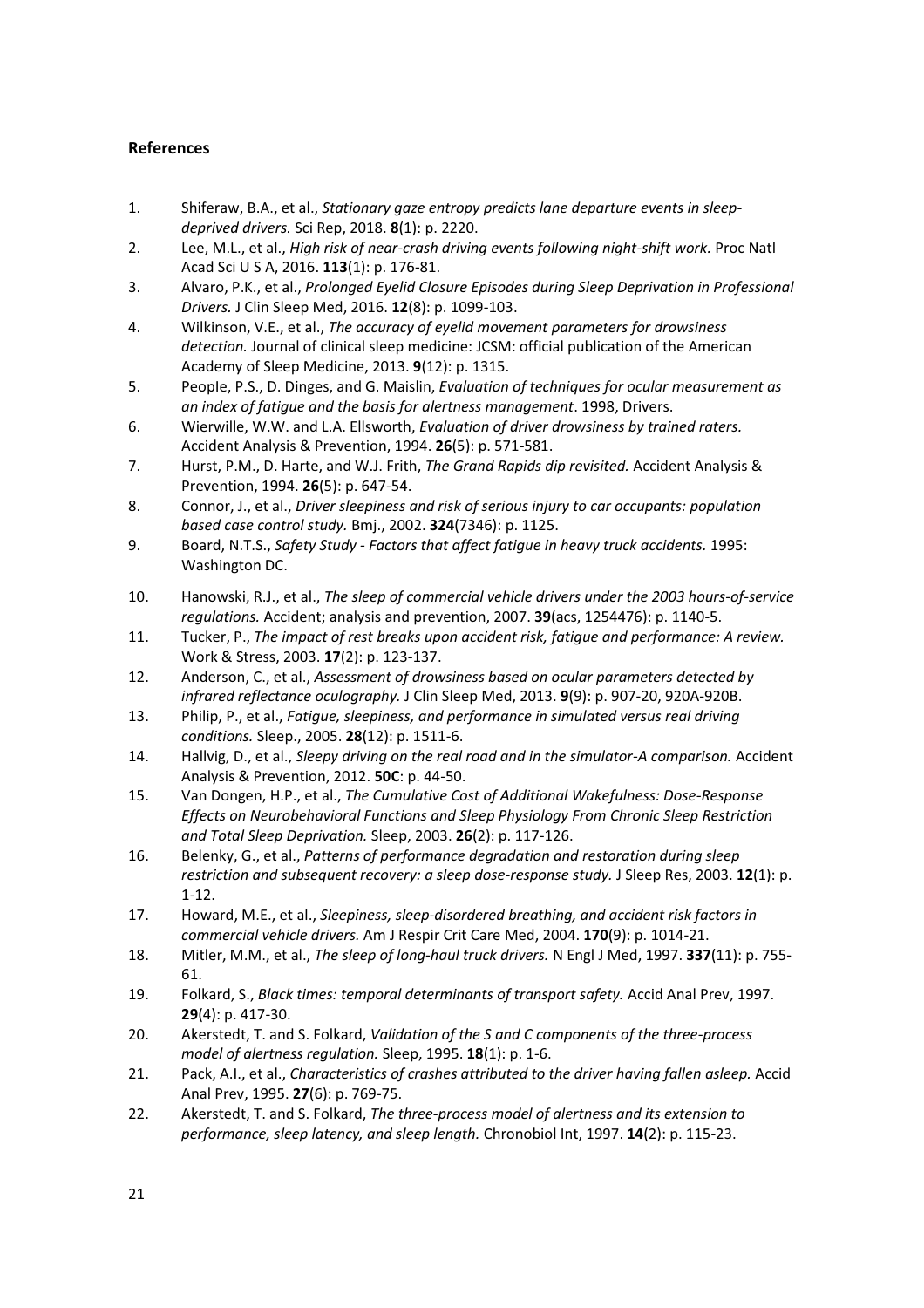- 23. Howard, M.E., et al., *The effects of a 30-minute napping opportunity during an actual night shift on performance and sleepiness in shift workers.* Biological Rhythm Research, 2009. **41**(2): p. 137-148.
- 24. Lavie, P., et al., *Sleep-wake cycle in shift workers on a "clockwise" and "counter-clockwise" rotation system.* Israel Journal of Medical Sciences, 1992. **28**(8-9): p. 636-44.
- 25. Rajaratnam, S.M.W., M.E. Howard, and R.R. Grunstein, *Sleep loss and circadian disruption in shift work: health burden and management.* Medical Journal of Australia, 2013. **199**(8): p. S11-5.
- 26. Watson, N.F., et al., *Recommended Amount of Sleep for a Healthy Adult: A Joint Consensus Statement of the American Academy of Sleep Medicine and Sleep Research Society.* Sleep, 2015. **38**(6): p. 843-4.
- 27. Horne, J.A. and L.A. Reyner, *Counteracting driver sleepiness: effects of napping, caffeine, and placebo.* Psychophysiology, 1996. **33**(3): p. 306-9.
- 28. Dawson, D., A.K. Searle, and J.L. Paterson, *Look before you (s)leep: Evaluating the use of fatigue detection technologies within a fatigue risk management system for the road transport industry.* Sleep Medicine Reviews, 2014. **18**(2): p. 141-152.